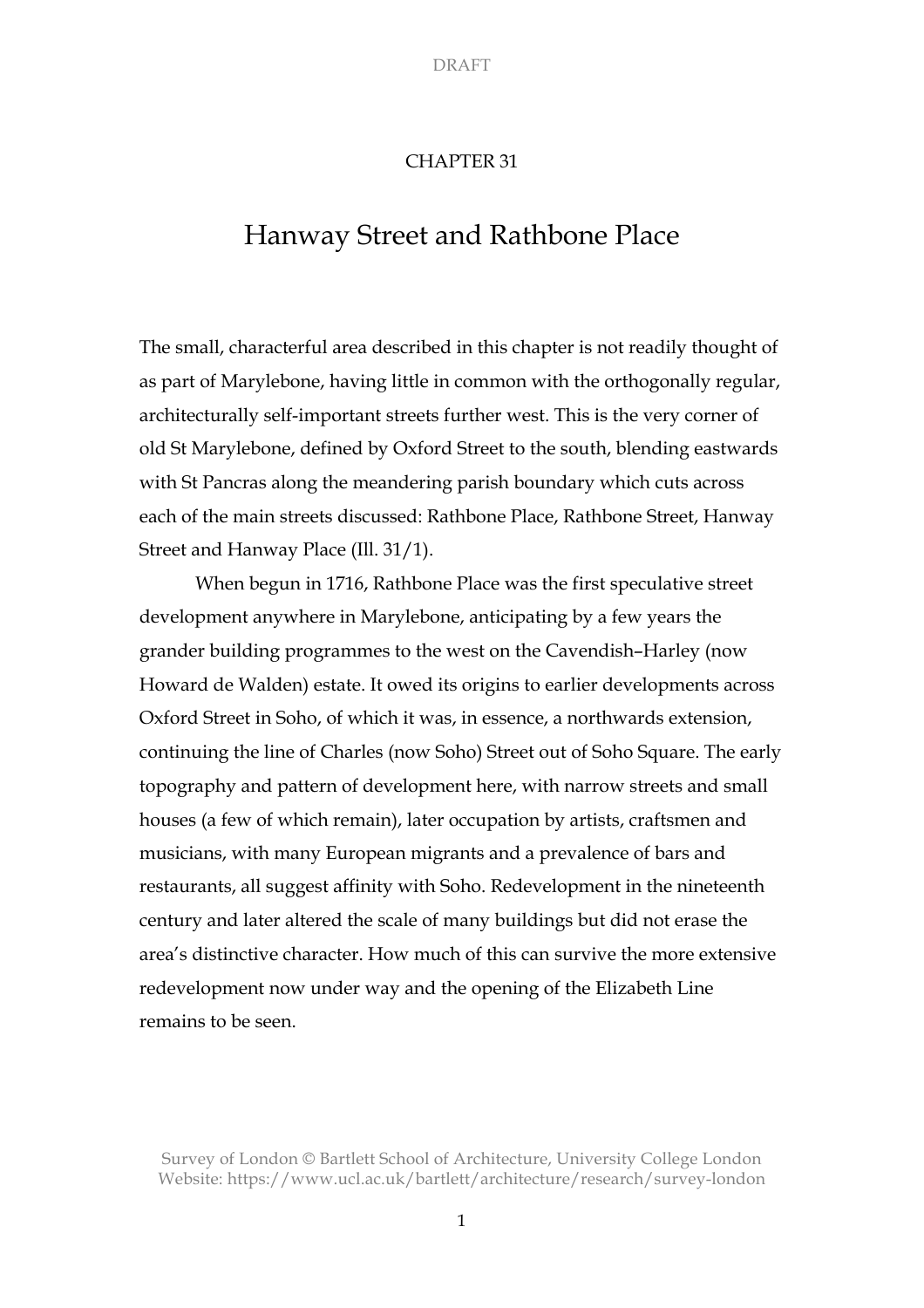# *Early history and landownership*

The crossroads at the corner of Oxford Street and Tottenham Court Road is an historic junction, where four parishes met. When St Giles's pound was moved there in 1656 from a spot further east, this constituted the far north-western margin of built-up London. From here the Tyburn road ran further west with only a scattering of houses along its north side.

Towards the north-east corner of that road, approximately on the site of the present 10–16 Oxford Street, the brewer Joseph Girle had by the 1660s established a brewery together with an inn, the Castle (later the Blue Boar). This stood on ground mostly in Marylebone but also extending into St Pancras that Girle had acquired from Sir John Clerke, Bt (d. 1667) and others. Girle's small estate was known as Harp or Pond Close – the former name deriving from another inn of Girle's, built around the corner facing the Tottenham (Court) Road, the latter perhaps from a nearby reservoir, the other principal development of this period on Girle's land, which had been established *c.*1654 beside a natural spring, on the site now occupied by Rathbone Street. Measuring about 500ft by 100ft, it was known as Marchant's (sometimes Merchant's) Waterworks after its first proprietor, Hugh Marchant, who supplied water to Covent Garden and St Martin's Lane.1

Joseph Girle was one of the instigators of building development on the Portland estate south of Oxford Street in Soho Fields, where in 1673 he took a lease of 19 acres, obtained authority to build there and sold out in 1677 to Richard Frith, who then undertook the development of Soho Square. Girle died that same year.2

Most of Harp Close – around three-and-a-half acres, excluding the south-east corner – was acquired in 1690 by the carpenter Thomas Rathbone (d. 1722), who had been engaged in the development of Soho Square in the mid 1680s. Both he and his son, Dr John Rathbone, lived on the estate in adjoining houses on Oxford Street and it was under them that Rathbone Place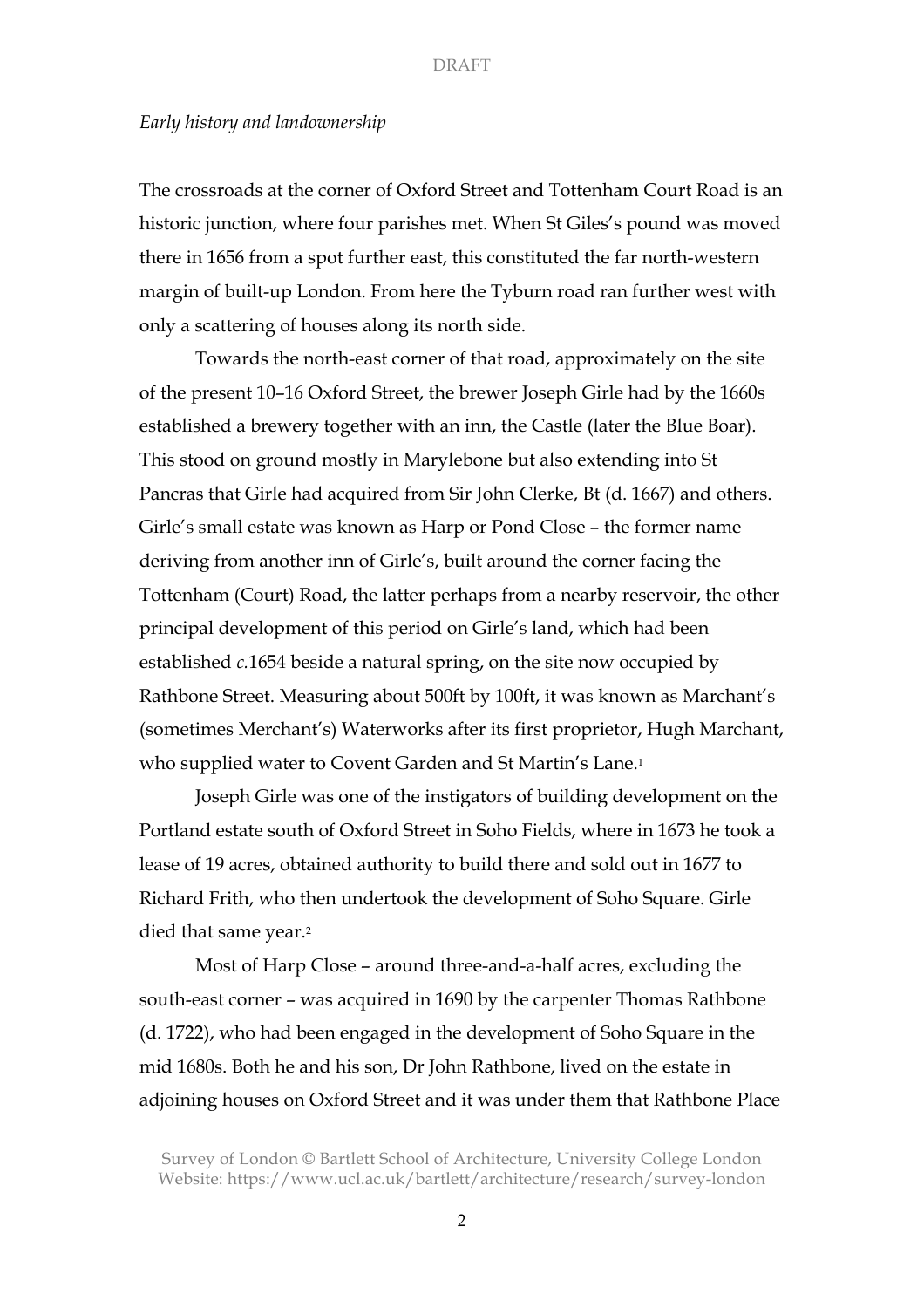was built up from 1716 in continuation of Soho Square and Charles Street. In 1727 Dr Rathbone mortgaged Harp Close to Bulstrode Peachey Knight, MP, after whose death in 1736 it was remortgaged to William Glanville, MP (né Evelyn, d. 1766), of St Clere, near Sevenoaks. Glanville was his wife's surname, which he took on their marriage in 1718, but he reverted to Evelyn in 1742, in which year he also acquired the freehold of the estate. There have been many piecemeal sales since, but ownership of the rump has remained with the Evelyn family and its descendants as the Rathbone Place Estate.<sup>3</sup>

The south-eastern portion of Girle's estate – a small holding comprising around eighteen tenancies, including Girle's brewery and outbuildings on Oxford Street – passed via his daughter Rebecca to her husband Major John Hanway, a Board of Ordnance chief engineer. Hanway seems to have retired to Girle's house in Oxford Street but, presumably conscious of Rathbone's nearby development, he also set about leasing ground for building from 1718, firstly with modest houses of 15–16ft frontage in and around Hanway Street and later also in John's Court (now part of Hanway Place). Many of the builders here were from St Giles's and Soho. This Hanway Estate later descended by a complex route in equal parts to Lt-Col. James Rowles, of the East India Co., and Dame Mary Palmer (d. 1832), widow of an Irish baronet. Some redevelopment of overcrowded courts took place in the 1880s and the estate (by then known as the Greene Estate from one of its co-owners) was sold off in parcels in 1926 and 1932.4 Today most of Hanway Place and the north side of Hanway Street are in the London Borough of Camden.

Two other small developments remain to be mentioned. Marchant's Waterworks, disused by around 1760, was leased in 1764 to Thomas Rawstorne of Long Acre, who laid out what is now Rathbone Street on the site. Finally, some buildings on the east side of Rathbone Place (in St Pancras), on the site of the present Nos 23–28, were built in the 1760s on an estate bought in 1752 by Peter Gaspard Gresse, of Swiss origin. This development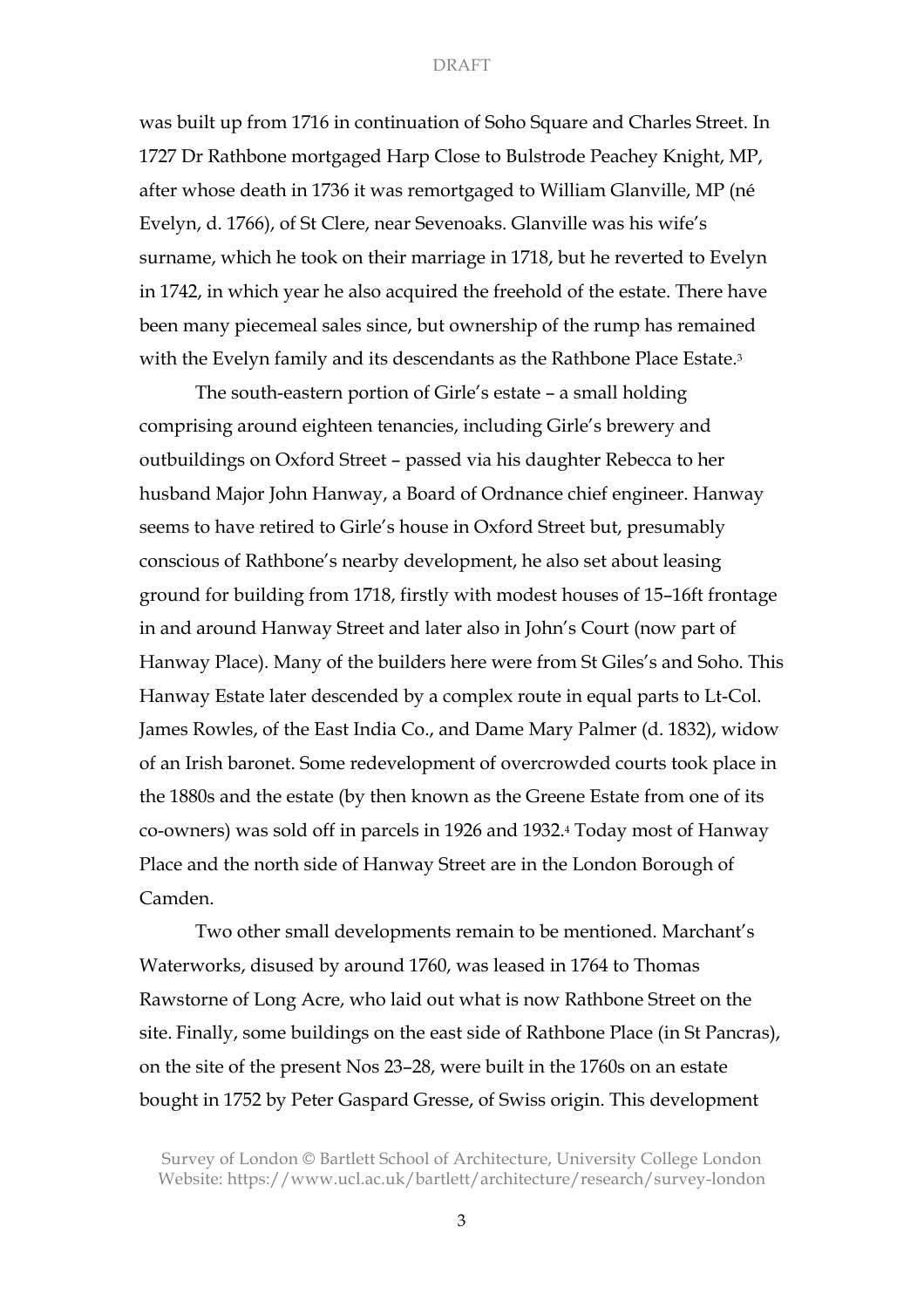also included Gresse Street, originally built up with comparatively small houses (Nos 1–19) on its west side, also covered here.

# Rathbone Place

Continuing the line of present-day Soho Street, Rathbone Place ran north-east of Oxford Street between the houses of Thomas Rathbone, to the west, and his son, Dr John Rathbone, to the east. Two brick houses with 20ft frontages were built on the west side of the new street in 1716, and in the following year Richard Townsend, a blacksmith, took a building lease of 120ft frontage on the east side, at the south end, where over the next six years he built Nos 1–5. A plaque, reset on the bank at 52 Oxford Street that replaced 1–2 Rathbone Place in 1864 when the road was widened at this end, is inscribed 'RATHBONES PLACE IN OXFORD STREET 1718'.<sup>5</sup>

In 1720 Rathbone issued leases for another group of houses on the east side (Nos 6–11). These were set back further, widening the roadway from here to the north end of the street, with a carriage entrance at No. 6, the Black Horse Inn, to its large stable yard – the edge of town situation being well suited for overnight stays by travellers. Marchant's Reservoir cut across Rathbone Place at its north end, thus rendering it a quiet cul-de-sac. More houses were built on the east side in 1722–8 (Nos 12–22), running up to the parish boundary and reservoir, the lessee-builders including several from St Giles's parish (John James and Thomas Rumball, bricklayers; Thomas Woodward, carpenter; William Wadell, plumber and John Allen, glazier) and also Soho (Morris Hoff, carpenter). On the west side Nos 51–57 were added in 1720–3, those involved here including Nicholas Dubois, a Huguenot military engineer-architect active across London as a speculative builder. A number of Rathbone Place's early lessees, occupants and assignees were of French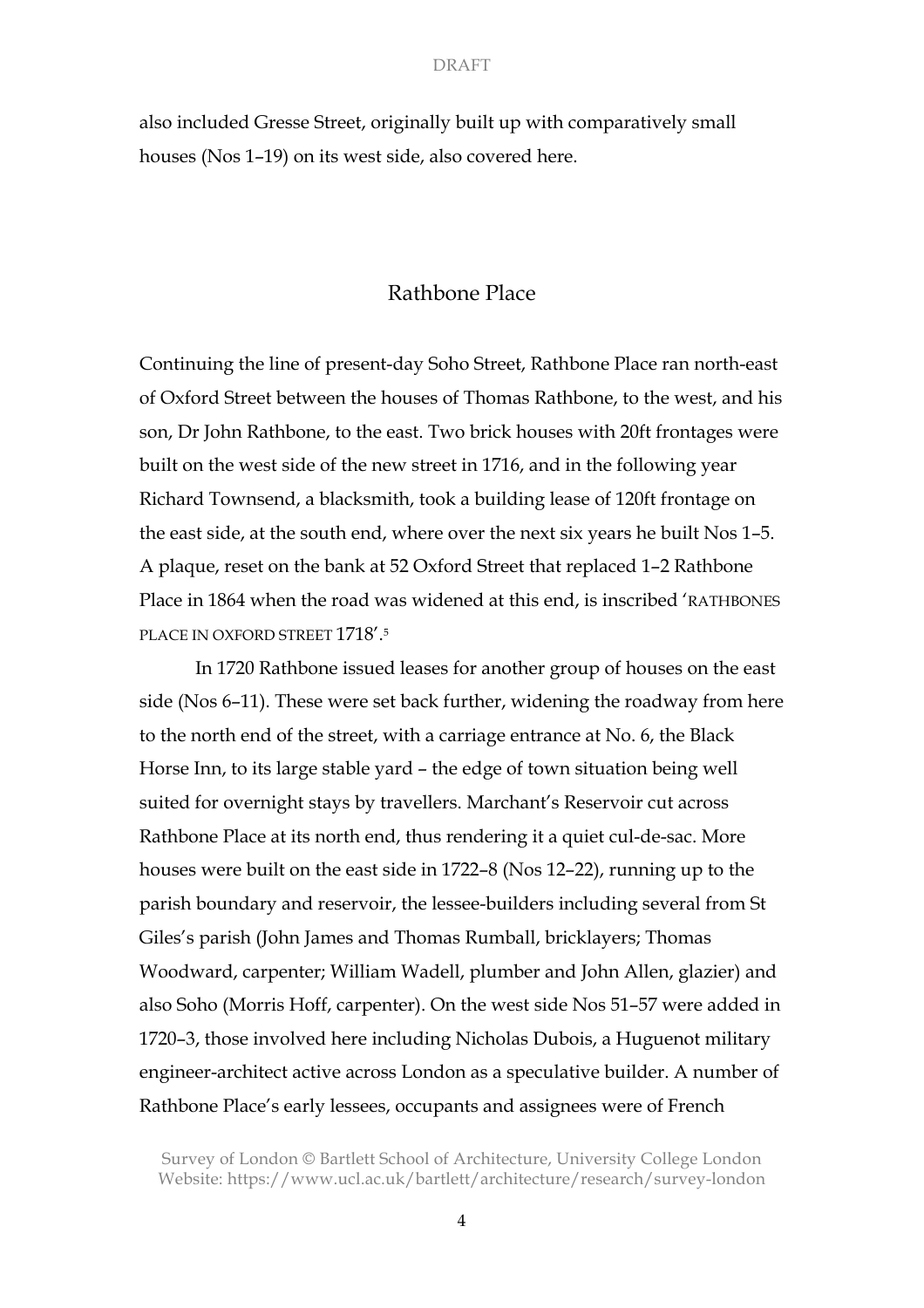extraction, often from a military background, and included some known Huguenots, such as Philip Fruchard, a merchant. Development had reached as far as No. 37 on the street's west side by the 1740s.6

The houses were regular three and four-storey brick terraces (Ills 31/2, 31/4). Houses with 20–22ft widths generally had three-bay fronts, standard rear-stair layouts, corner fireplaces and closet wings. Some had marble chimneypieces. Just one survives, at No. 11 (see below). The street was a good private address, with a number of wealthy residents and little commerce at first. The Irish nobleman Thomas Butler, 6th Viscount Ikerrin, lived in one of the early houses shortly before his death in 1719, and Lady Frances Stapleton, an heir to Caribbean sugar plantations, lived at No. 9 and provided mortgages widely hereabouts.<sup>7</sup>

Thomas Rawstorne's development of Rathbone Street in the 1760s (see below) enabled the building by 1769 of more houses at Rathbone Place's north-west corner, at Nos 29–36, undertaken principally by Thomas Bird, bricklayer, and Richard Martin, carpenter, both of Marylebone. The houses opposite at Nos 23–28 (in St Pancras) were built about the same time by P. G. Gresse on his own estate in partnership with Stephen Caesar Lemaistre and Joseph Pritchet, bricklayer.8

Rathbone Place gradually became a place of commerce. In a district populated by many skilled craftsmen it became popular with artists, mainly as short-term tenants or lodgers, as was even more true of Newman Street. Nearly every house in Rathbone Place had an artist as tenant at some point, as did several on the west side of Gresse Street. A few instances follow:9

**Henry Bielfield**, painter, *No. 13*, 1837–54 (also at *Nos 18* and *21*) **Joseph Francis Burrell**, miniaturist, *No. 7*, 1801–7 **John Constable** had rooms at *No. 50*, 1801–2 <sup>10</sup> **Benjamin Waterhouse Hawkins**, sculptor, *No. 11*, 1830s **Nathaniel Hone**, painter, died at *No. 30*, 1784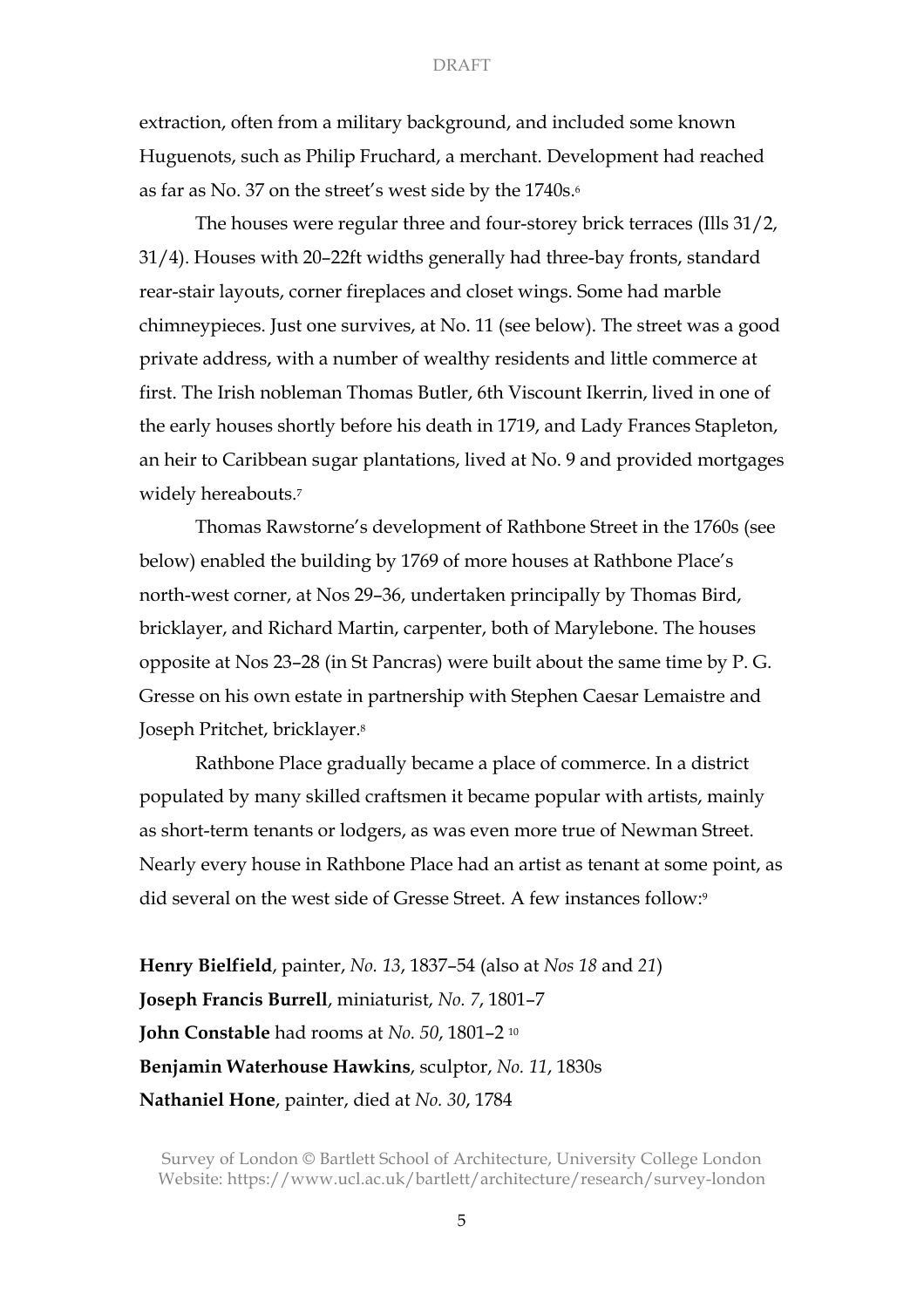**Ozias Humphry**, miniaturist, *No. 29*, 1777

**Frederick Christian Lewis**, engraver and landscape painter, *No. 5*, 1802–3 **John Linnell**, painter, *No. 35*, 1817–18

**George Belton Moore**, landscape painter, *No. 1*, 1830 (this address was also the undertaking business of William Moore and descendants, *c*.1800–80s) **Augustus Charles Pugin**, artist and draughtsman, *No. 38*, 1804–6 **Thomas Hardwick**, architect, *No. 9*, *c*.1780–90s (his son **Philip Hardwick**, architect, was born there in 1792)

By the 1830s nearly every property in Rathbone Place had a shop, the artists having brought dependent commerce behind them (Ill. 31/2). Samuel and Joseph Fuller, print-sellers and suppliers of artists' materials, were at No. 34 from 1809 until 1862 in what came to be called Fuller's Temple of Fancy (Ill. 31/3). George Rowney & Co., artists' colour manufacturers, were at No. 51 from 1817 to 1862 and at No. 52 from 1854 to 1884, making, *inter alia*, watercolour boxes. William Winsor, chemist and artist, and Henry Charles Newton, artist, set up business at No. 38 in 1833 and became London's most substantial firm of artists' suppliers. To Dickens they were 'Rathbone-place magicians … Has anyone ever seen anything like Winsor and Newton's cups of chromes and carnations … and crimsons, loud and fierce as a war-cry, and pinks, tender and loving as a young girl'?11 Winsor & Newton Ltd had expanded into Nos 37–40 by the 1890s where they remained till 1938, trading thereafter from a showroom at Nos 51–52 in Evelyn (now Holden) House until 1987. George Jackson & Sons, composition plaster ornament makers and innovators in *carton pierre* and papier mâché, were also a long-lived presence (Ills 31/4– 5). At No. 50 by 1817, the firm expanded into No. 49 around 1832 and then to Nos 47–48. There were showrooms to the rear, beyond which was a long twostorey workshop. Undertaking many high-profile works, Jacksons continued in operation on Rathbone Place until 1934. At Nos 42–45 were W. H. Burke & Co., marble and mosaic decorators, from 1906 into the 1920s, Nos 44–45 were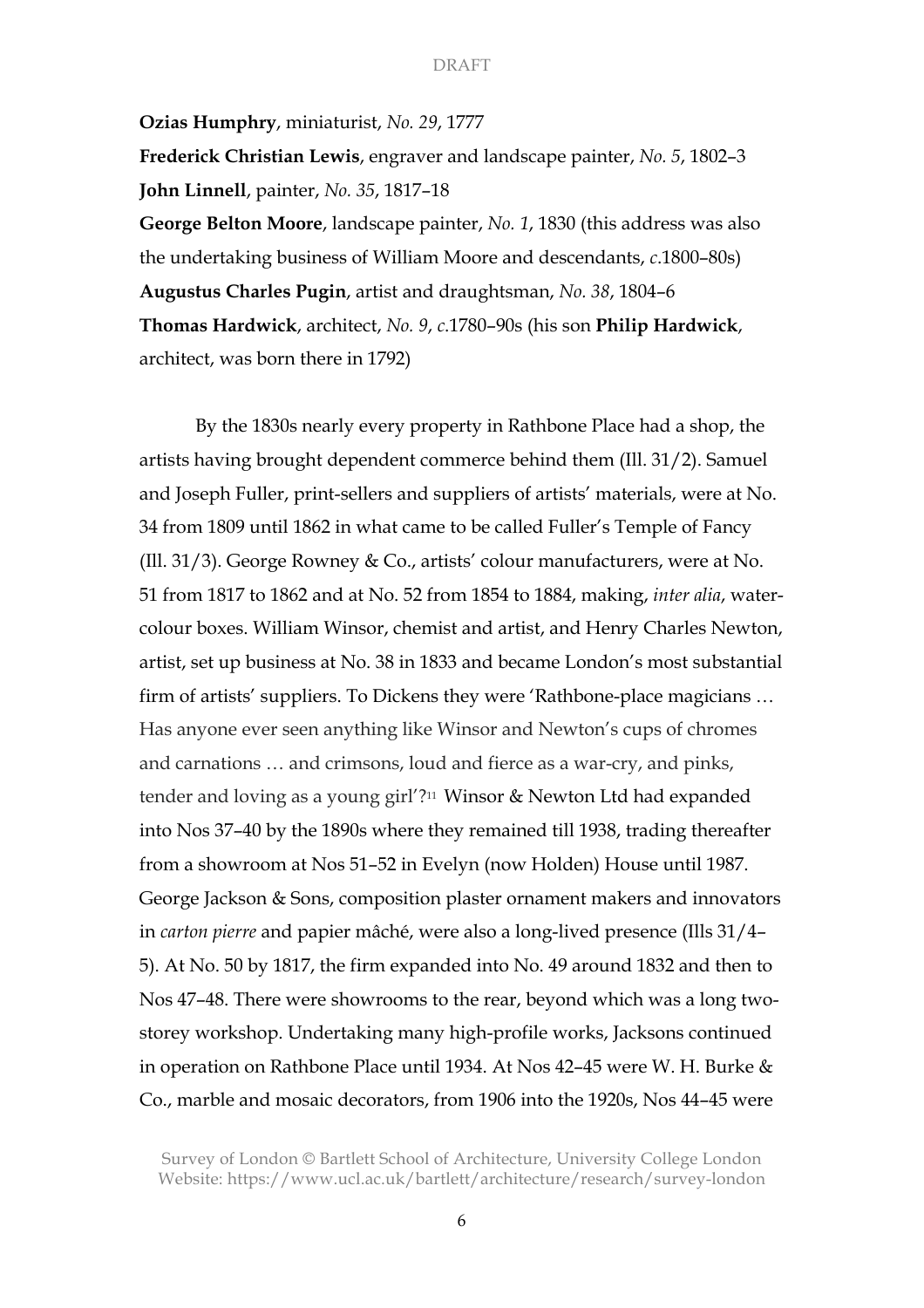rebuilt in 1906–9 for them as a shop and showroom, designed by George Vernon.12

Jacob Daniel Kluft, a Dutch diplomat, royal private secretary and Christian polemicist, lived at No. 19 from the 1760s until his death in 1791. From the late 1770s, No. 14 was occupied by Magdalena Maseres (née Du Pratt du Clareau). She was succeeded there by her sons, John and Francis Maseres, the last a colonial administrator in Quebec and author, who died in the house in 1824. No. 12 was the Dietrichsen family's stay-maker's shop from the 1780s to the 1820s – here a daughter gave music lessons and William Hazlitt lodged from 1799 to 1803. No. 33 was where John Harris Heal founded a firm for the supply of bedding in 1810. Heals moved to Tottenham Court Road in 1818, where it remains. The Percy coffee house was at No. 29 (at the west end of Percy Street) in the late eighteenth century and expanded into No. 30 soon after 1800. In the late 1810s it was run by William Lovegrove of an eminent catering family. It later became the Percy Hotel. Rathbone Place also accommodated numerous female milliners.13

Apart from the consequences of road widening in the 1860s, there was little further significant change to the area's fabric until after 1900, when piecemeal replacements of houses as commercial showrooms or workshops began. By then Rathbone Place and its vicinity had a reputation for nightclubs and gambling. More than a quarter of its residents were foreign-born. Gresse Street was decrepit, with 'sore eyed ill grown bandy legged children'.14 Redevelopment took on a larger scale there in the 1930s, chiefly to provide premises for small firms dealing with textiles or shoes. There were also specialist traders in technical equipment, including photography.

Survey of London © Bartlett School of Architecture, University College London Website: https://www.ucl.ac.uk/bartlett/architecture/research/survey-london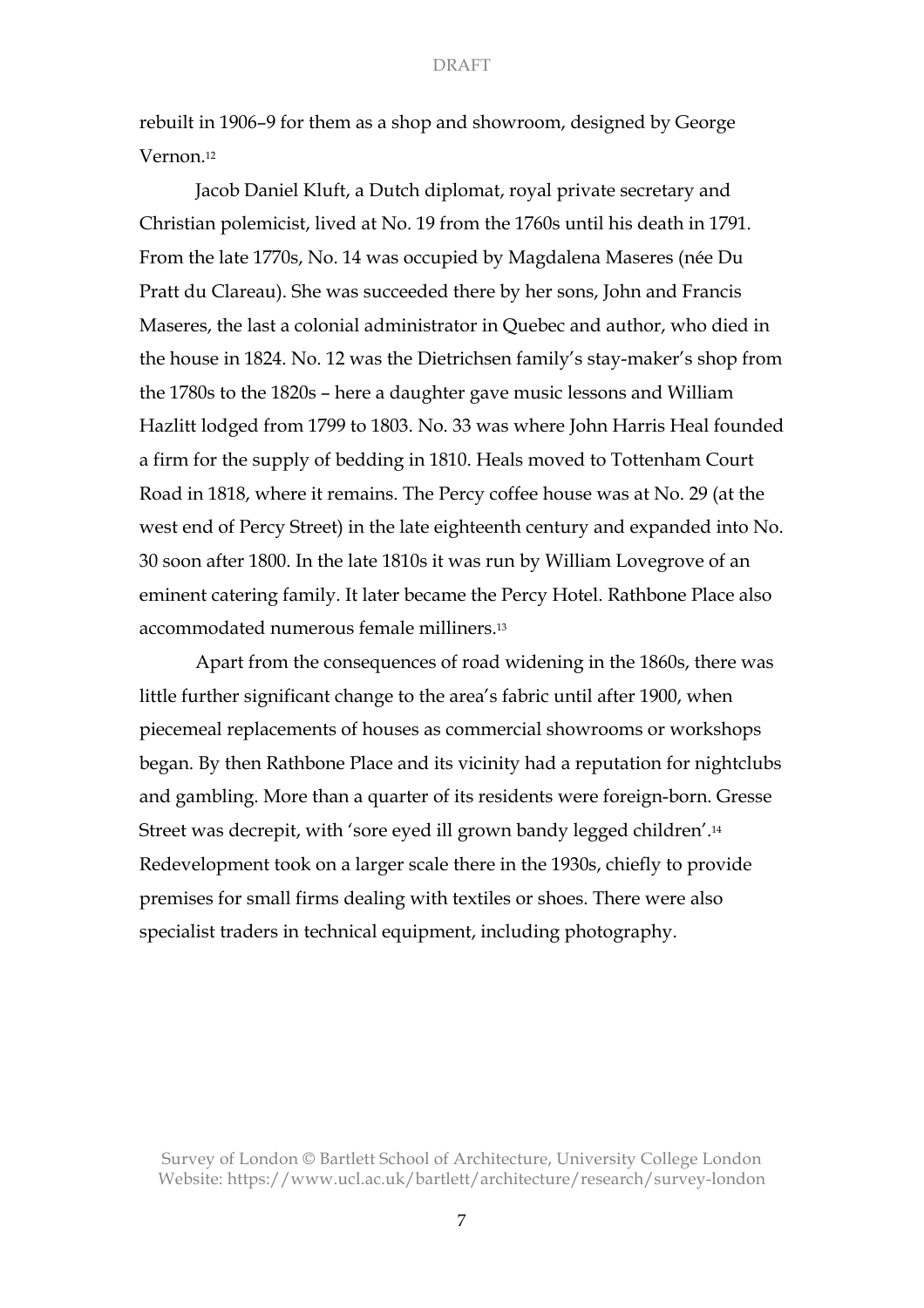# *East side (with Evelyn Yard and Gresse Street)*

The site of **Nos 3–5** was redeveloped along with the Oxford Street corner property at Nos 1 and 2 in 1862–4. There was a second rebuilding in 1950–1, and Patel, Patel & Co. had a 'tandoori' restaurant here from 1968. Yet another rebuilding in 1982–3 resulted in the present arcaded, red-brick faced block of offices and shops, designed for Interland Estates by E. S. Boyer & Partners, architects, with R. Mansell as contractor.15

**No. 6** dates from 1865–7 – a rebuilding of an asymmetrical early eighteenthcentury inn, the Black Horse, in a more regular stock and red-brick style (Ills  $31/2$ ,  $31/6a$ ).<sup>16</sup>

By the 1740s the Black Horse stable yard (now Evelyn Yard) comprised a complex of coach-houses, lodgings and other such amenities, including a pond. These were replaced in 1865–7 by workshops for Alexander Clark & Co., revolving-shutter manufacturers. By 1887 these buildings had been converted for electricity generation by G. E. Pritchett & Company. The substation was later taken on by the local borough council and was destroyed in the Second World War. Its successor in 1957–8 was an eight-storey office and showroom block, erected for Terrington Properties Ltd on the enlarged site, necessitating the demolition of 16–19 Gresse Street but allowing pedestrian access between that street and Rathbone Place. The new building was the base in the 1960s–80s of the Building Design Partnership, Professor Sir George Grenfell-Baines's pioneering multi-disciplinary firm. It in turn was replaced in 2009–10 by the present Charlotte Building, a development by Derwent London, designed by Lifschutz Davidson Sandilands (Balfour Beatty Construction, contractors). Taking an Art-Deco cue from the nearby Vereker Building (see Nos 9–12, below), with strong horizontal lines, rounded corners, and shadow-box window spandrels bearing 'dotted-frit' patterning, it has a dignified presence, well above pastiche.17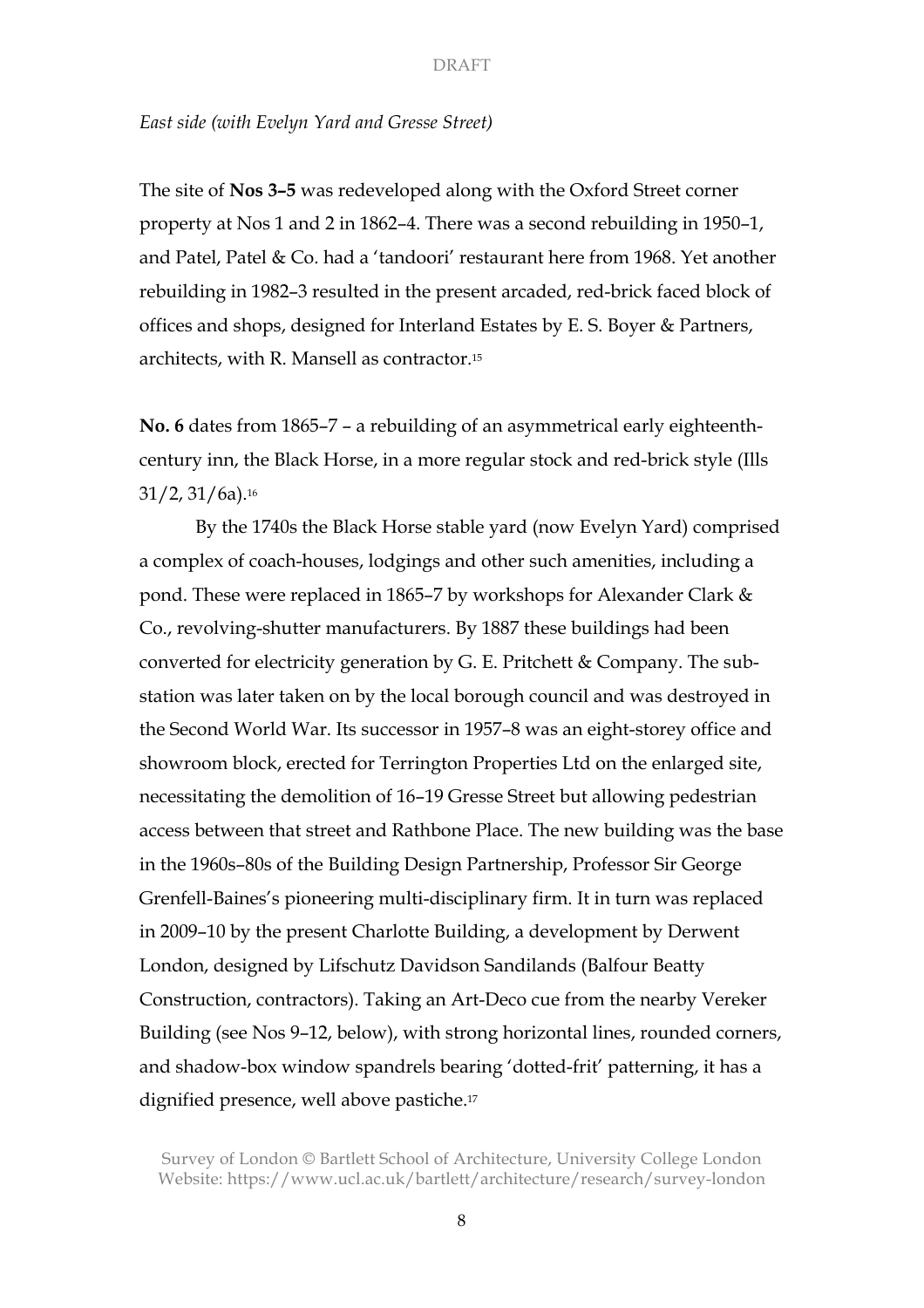**Nos 7–8**. Eighteenth and nineteenth-century buildings here were lost to Second World War bombing and replaced by Rathbone Place Properties Ltd in 1954–6 with brick-faced shops, showrooms, workshops and offices, designed by Ronald Ward & Partners. Refurbishment in 2009–11 for Derwent London was handled by Sergison Bates Architects, who transformed the building with matt-black insulated render (Ill 31/6a) and added new elevations to the rear, behind Nos 7–10, in Evelyn Yard. The building is now an art gallery and flats.18

**No. 9**. Built in 1904–6 as a shop, showroom and warehouse for Sidney Michael Poland (E. Keynes Purchase, architect; J. Myring & Co., builders). Lean and muscular neo-Baroque in style, the building has a lavishly stone-dressed, redbrick front in lively contrast to its starker neighbours.19

**No. 10**. Bomb-damage replacement of *c.*1958–9, its gentle Modernism retained in a refurbishment of 2009–11 by Derwent London.20

**No. 11** was leased to the joiner Moses West in 1720 and first occupied from 1724 by William Pitt (d. 1734), of Kingston upon Thames, a distant cousin of his prime-ministerial namesakes.<sup>21</sup> The house has a little-altered interior – fielded panelling throughout its early rooms, a twist-baluster staircase with carved cheekpieces and a pilastered entrance hall that has an unusual double niche (Ill. 31/6b). It was raised a storey and refronted in 1873. From soon afterwards until the late 1930s this building was Alfred Chapman & Co.'s wallpaper shop. The existing shopfront is of 1912–13, designed by the architect John James Downes. Adapted for use as an art gallery, No. 11 has had its staircase walls painted recently by artists with origins in street art: the American David Choe (in 2009) and the Australian Anthony Lister (2012).<sup>22</sup>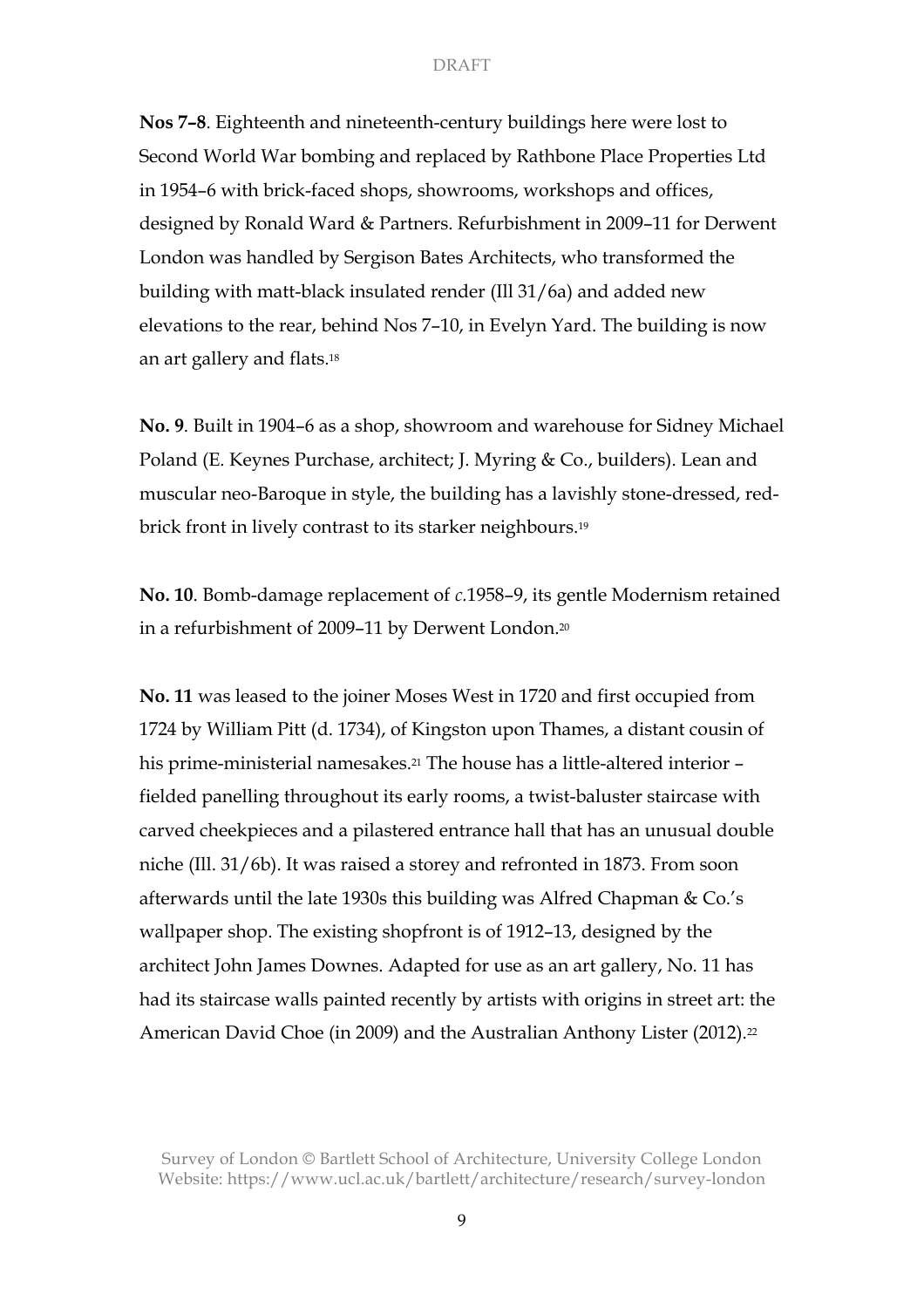**Nos 12–13**. Clearance in the 1930s of small houses on the west side of Gresse Street opened the way for revelopment. Plans by H. Courtenay Constantine for Jack Lubliner, a mantle and gown manufacturer of Great Titchfield Street, proposing offices and showrooms at 12–13 Rathbone Place with a factory behind, were eventually agreed in 1938, and within a year the northern part of the factory (7–11 Gresse Street) was up. War delayed its southern continuation at 12–15 Gresse Street and the Rathbone Place section at Nos 12– 13, which were eventually built in 1955–6 to revised designs by Constantine as Peerless House, a boot-and-shoe warehouse and distribution centre for Howlett & White Ltd. The upper floors were occupied by the Heliodor Record Co. and Deutsche Grammophon. Of brick and Portland stone on a reinforced-concrete frame, the long, gently curving elevation to Gresse Street is as designed in the 1930s, that to Rathbone Place as in the 1950s. The building was let to Birkbeck College and converted in 1968–70 for several of its departments. After their departure educational use has continued under the Fashion Retail Academy, which opened in 2006 to train school-leavers to work in shops.23

Nos 12–14 had previously, in 1883–4, been rebuilt together for John Brinsmead & Sons, No. 12 having before that been the piano factory of John's brother Henry. Part of this plain, red-brick faced building, designed by Karslake & Mortimer, survives at **No. 14**. The former No. 13 was for a time home to the Wheatsheaf vegetarian restaurant, a favourite of George Bernard Shaw's, which opened there in 1884, possibly taking its name from that of the public house at No. 25 (in St Pancras), which still exists.24

**Nos 15–16** and **17–18**, two speculative commercial blocks of 1904–5 with open showroom floors, were designed by E. Keynes Purchase respectively for the Property Trust Ltd and Thomas Peacock. Nos 17–18 was a steel-framed building, its first shop tenants being Newman & Guardia, camera and scientific instrument makers. In 2015 all were set to be replaced behind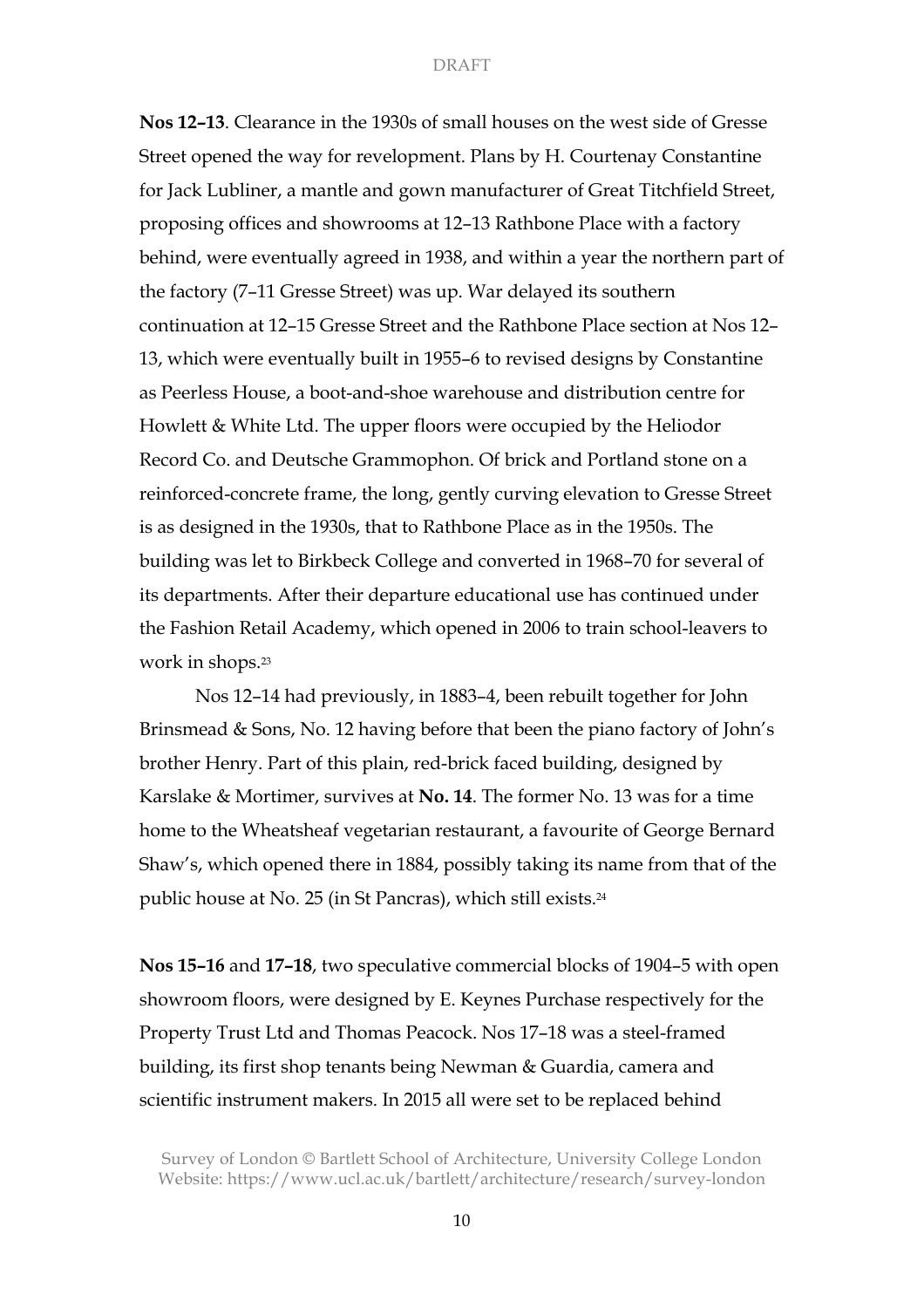retained façades as an office block for Royal London Asset Management, to designs by Buckley Gray Yeoman.25

**Nos 19–22**. The block here, at the Gresse Street corner, was known when new as Vereker Buildings (later House) after a landowner on the St Pancras side, John Standish Surtees Prendergast Vereker, 6th Viscount Gort. It was a flatted factory, for 21 workshops, built in two phases to designs by the Gort Estate's architect Peter Dollar. Reinforced-concrete construction was handled by L. G. Mouchel & Partners. The first section, of 1930–1, replaced old houses at 1–6 Gresse Street. In 1936–9 the building was extended to the Rathbone Place (Evelyn estate) frontage, replacing four houses and incorporating shops. A six-storey block, it has its structural grid cleanly expressed, with the Moderne touch of curved corners. Early manufacturing occupants were mixed in nature, many dealing with textiles. The attic was reshaped in 1987 for Virgin at what became Vision House, occupied from 1990 as the Cable News Network's London office, CNN House. It is now simply 20 Rathbone Place, following a further refurbishment in 2010–12 by Lothbury Investment Management (Ill. 31/7).26

Nos 23–28, in St Pancras, are covered in volume 21 of the *Survey of London*.

# *West side*

**No. 29** was, with No. 30, the Percy coffee house (later the Percy Hotel) until the 1840s. The first building of the 1760s was replaced around 1864–5, probably for the sake of an ampler road junction. With a narrower two-bay front and an extra storey, it reopened as Henry Clutterbuck's coffee rooms (Ills 31/2, 31/8). A plaque marking the St Pancras parish boundary and bearing the date 1830 was reset in its façade. The upper storeys appear to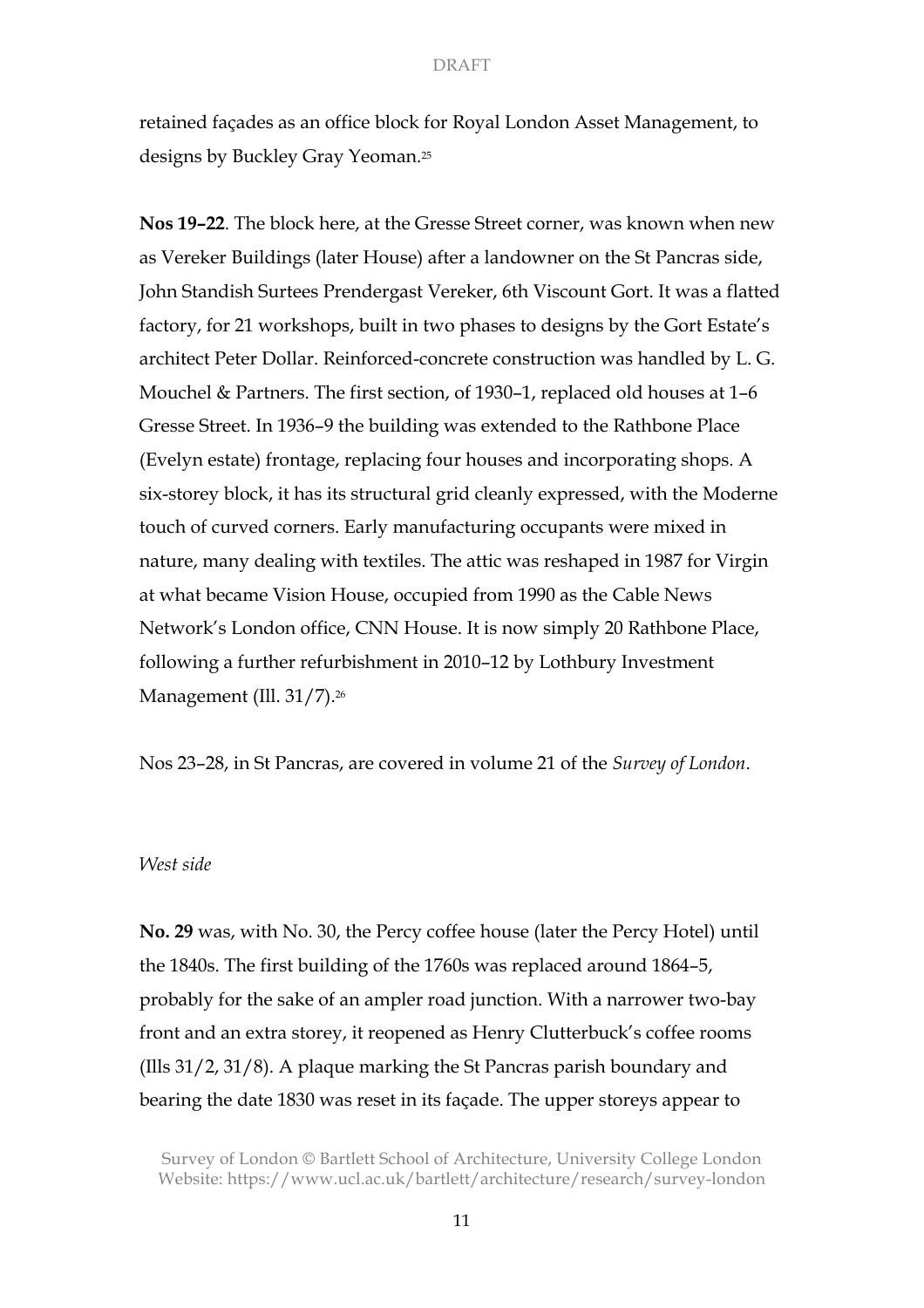have been a lodging house, popular with tenants of Continental origin. In 1901, of eight households here, many were Russian, or of Russian descent, and only one was all English-born.27

**Nos 30** and **31** are houses of 1766–9, built by Thomas Bird, bricklayer, and Richard Martin, carpenter, and acquired on completion by the miser John Elwes and his agent Conquest Jones. No. 31 became Thomas Wing's Restaurant Splendide in 1919 and has remained in restaurant use ever since. The staircase in No. 30 has been brought forward to allow for a canted bay window to the rear. Nos 29–31 were refurbished together in 2015 with an additional storey and rear extension added at No. 30 to squeeze in fourteen flats<sup>28</sup>

**Nos 32–34**. Two rebuildings of 1913–14 by the builder-developer Truman Stevens, to designs by H. Courtenay Constantine, No. 32 as showrooms for Beare & Son, importers and makers of musical instruments (particularly known as suppliers of violins), Nos 33–34 a steel-framed speculative showroom block of five storeys.29

**Nos 35–50, Western District Post Office** (demolished). This was planned soon after the Second World War to replace two of three existing West End offices (at Bird and Wimpole Streets, the other being at New Oxford Street) connected with the Post Office Underground Railway. Devised to link a chain of depots from Whitechapel to Paddington, this narrow-gauge line was the world's first driverless electric railway, built in 1914–17 but not fitted up until 1924–7. Problems of access and loading at the West End depots posed what was described after the war as 'the worst postal accommodation problem in the country'.30 With Sir William Halcrow & Partners as engineers, cut-andcover works were carried out in 1956–9, altering the alignment of the railway beneath the site, and providing a two-platform station. Designs for the surface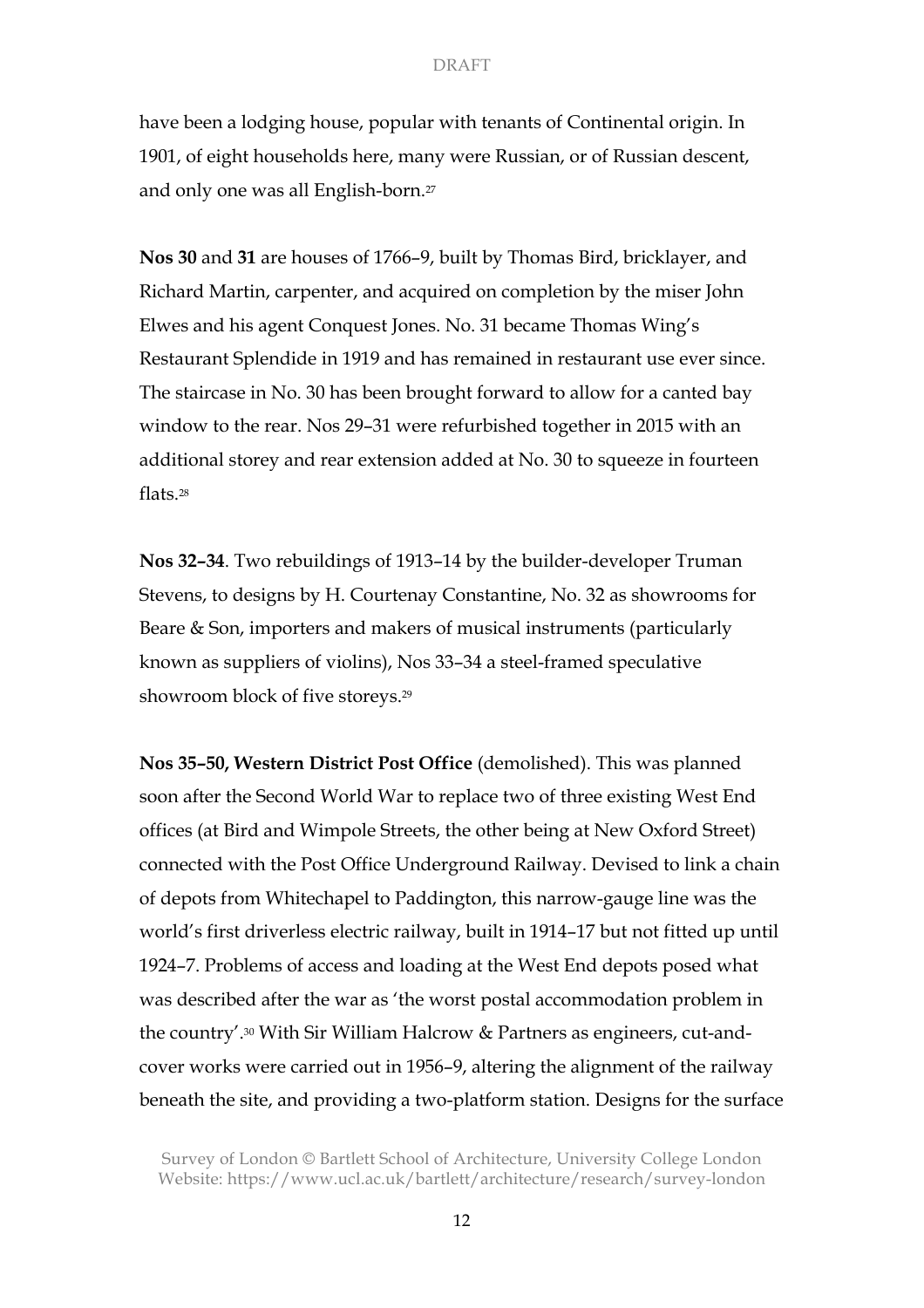building were reworked in 1960 by Alan Dumble, a senior architect in the Ministry of Works, and the new office was opened on 3 August 1965 by the Postmaster General, Anthony Wedgwood Benn (Ill. 31/9).31

On the long Rathbone Place frontage, the building's concrete frame was expressed in a 28-bay grid, ranged between stair-towers faced in Portland stone. The fourth storey was set back, leaving the structural frame as openwork. A planned western extension was never built, so that the utilitarian rear elevation was left open to view from Newman Street behind a large parking yard. Along the pavement, intended mural artwork also failed to materialize (though art did eventually arrive, in the form of Banksy's 2008 mural 'One Nation Under CCTV', on the flank wall of 15 Newman Street facing the Post Office yard and Oxford Street beyond).

Inside the building a ramp led to a basement with parking for vans over the station. The new postal office was among the most mechanized in Europe, with chain conveyors in the sorting halls and spiral chutes to despatch mail down to the railway, and its opening coincided with the introduction both of postcodes and electro-mechanical sorting machines (Ill. 31/10). Even so, the fourth-floor canteen and other facilities served a staff complement of more than a thousand. A reconfiguration in 1974–6 provided a bar, games room and lounge, and incorporated stained glass and war memorials salvaged from other post offices (Ill. 31/11). A small aedicular war memorial of *c.*1920, transferred from the Wimpole Street office, was mounted on the Rathbone Place front from 1981 to 2013.32

The railway closed in 2003, and remaining postal services in what had become the West End Delivery Centre were relocated to Mount Pleasant in 2013. This had long been planned, and in 2011 the Royal Mail Group with PLP Architecture proposed redevelopment with offices, shops and housing as 'Newman Place'. Later that year Royal Mail sold the site to Great Portland Estates, retaining an interest through a profit-sharing agreement. A new, enlarged scheme was granted planning permission in 2013. This project,

Survey of London © Bartlett School of Architecture, University College London Website: https://www.ucl.ac.uk/bartlett/architecture/research/survey-london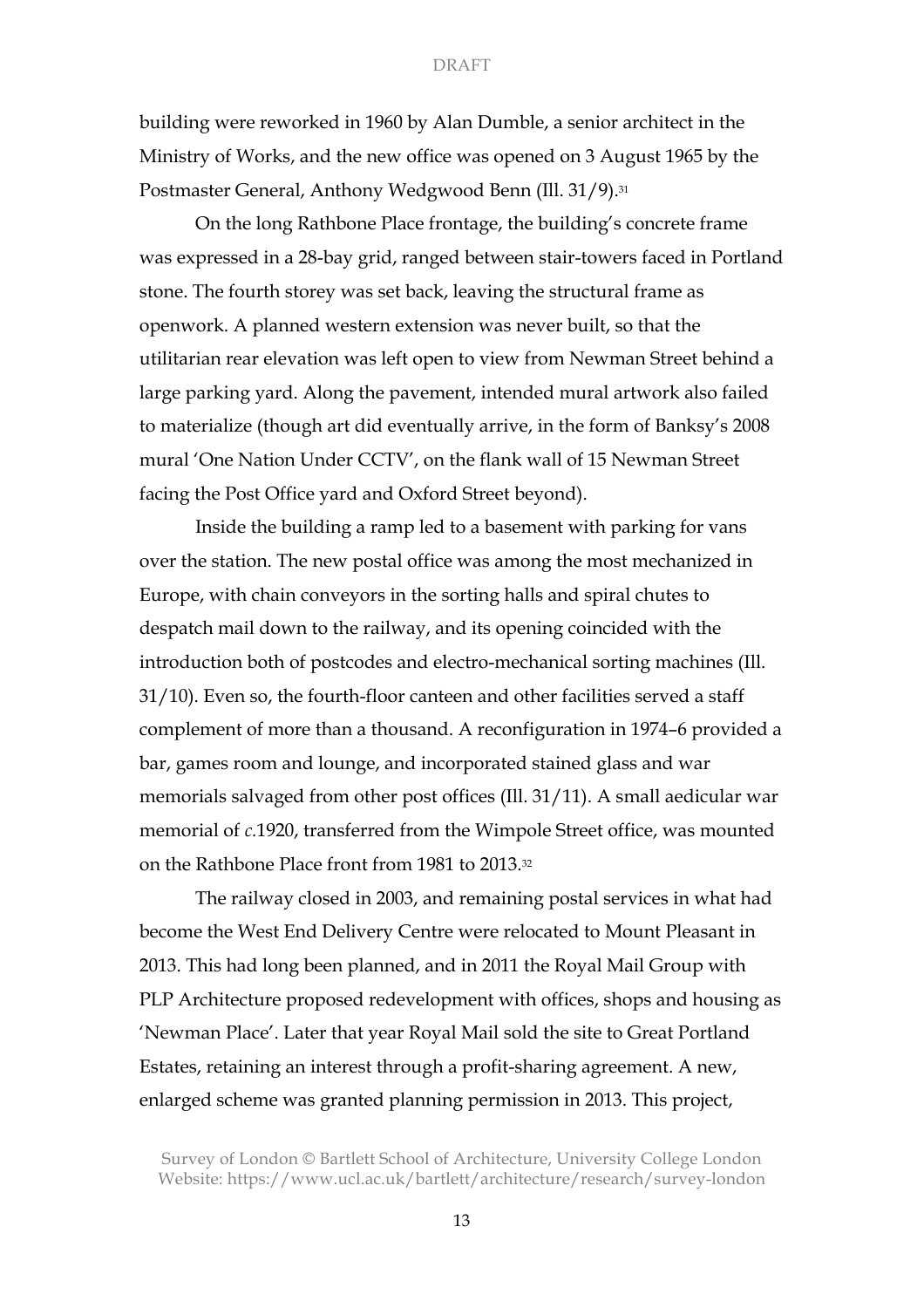designed by Make Architects (Graham Longman, lead architect), proposed two tall, L-plan office blocks to the south-east, enclosing a central open garden or courtyard (landscaped by Gustafson Porter), and 162 dwellings to the north-west, with shops, restaurants and bars. The post office was demolished in 2014 and completion of the new buildings (comprising 'Rathbone Square') is intended for 2017, in time for the opening of the Elizabeth Line. The Mail Rail line remains dormant, pending possible reuse.33

Nos 51–58 Rathbone Place (Evelyn or Holden House) will be covered in the forthcoming Oxford Street volume.

# Rathbone Street (west side)

Originally known as Glanville Street, after the landowner under whom it was laid out in 1764–5, and from the 1790s as Upper Rathbone Place, Rathbone Street acquired its present name in 1935, when it was also renumbered. Its dogleg and westward slant from Rathbone Place follow the St Pancras–St Marylebone parish boundary (which divides one side of the street from the other) and also the alignment of Marchant's Waterworks, the reservoir which previously occupied the site.

Thomas Rawstorne's lease of the waterworks site in 1764 was for 99 years. The plot was irregular in shape, measuring 162ft wide at its south end, west of the present Rathbone Place–Gresse Street junction, and 584ft long, and tapering to a width of just 63ft at its north end.34 The street's east side, developed in 1764–5, though later in St Marylebone, was originally part of St Pancras parish and is described in volume 21 of the *Survey of London*. Leases for the west side were first granted in 1765; building here was slower and somewhat humbler. House-construction at the south end (i.e. the sites of the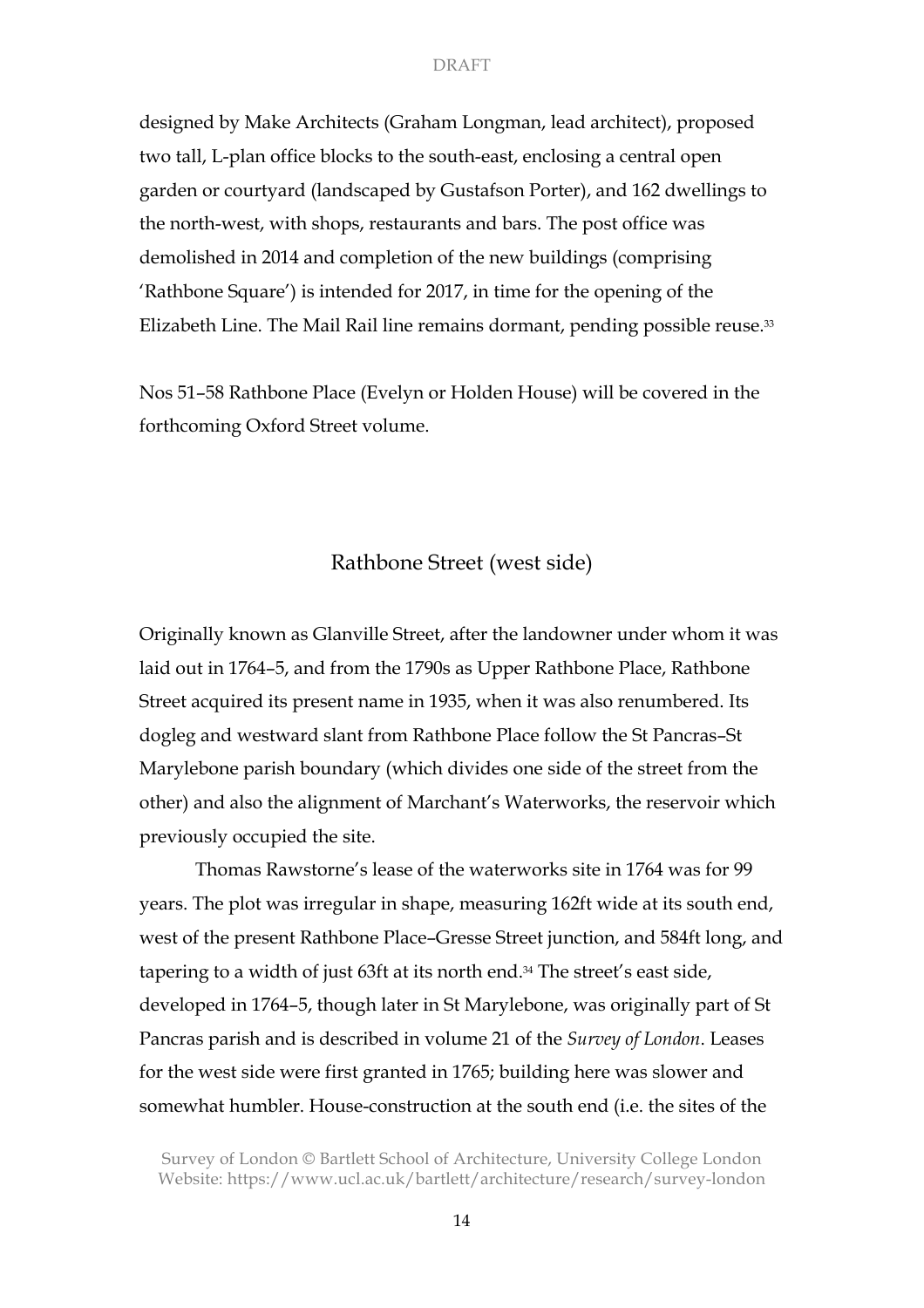present Nos 7–17) took place in 1769, and had proceeded as far as the sites of Nos 37–45 by 1772, resulting in a row of twenty-two houses, of which five survive today at Nos 19–27 (Ills 31/12–13). The principal builders and first lessees were local men who had already been involved in Rathbone Place: the bricklayer Thomas Bird, and carpenter Richard Martin. (Bird was for a time resident in Islington, where in the mid 1760s he leased a field near the Essex Road for making bricks.) An opening in the middle of the row at No. 23 (now the Newman Arms), gave access to Newman Street via Newman Passage and a large yard. Glanville Mews (also known as Granby Mews or Pritchard's Yard) was laid out at the south end, behind 29–34 Rathbone Place.<sup>35</sup>

Rathbone Street, like Rathbone Place, was colonized by artists: a sculptor, M. Bordier, resided at No. 23 in 1792, and John Rubens Smith, a painter, was in a house on the site of No. 17 in 1805. By the 1840s there were a few shops and a pub, the Duke of York, at the row's north end. By then the street had become densely populated by the poor. In 1871 there were 584 people in the 22 west-side houses, in many cases a family to a room. In the 1880s the local Medical Officer of Health expressed concern about overcrowding among the tailors, shoemakers, gilders, painters, printers, lithographers, cabinet-makers and French polishers and their families who lived here. By the 1890s there was a strong Continental presence and by 1901 over 100 of the 484 people on the west side of the street had been born outside the British Isles. A restaurant advertised 'cuisine bourgeoise', there were dealers in horse flesh and fried fish, makers of antique cabinets, musicalinstrument cases and bird cages, and prostitution was prevalent. In 1906, a time of much rebuilding, the police thought Rathbone Street 'the criminal alien and worst quarter' of the whole district north of Oxford Street.36

**Nos 7–9** were replaced in 1905–6 by a back extension of Argyll London Ltd's motor-car complex in Newman Street (page ###). This was erected by the builder Truman Stevens, with H. Courtenay Constantine perhaps acting as his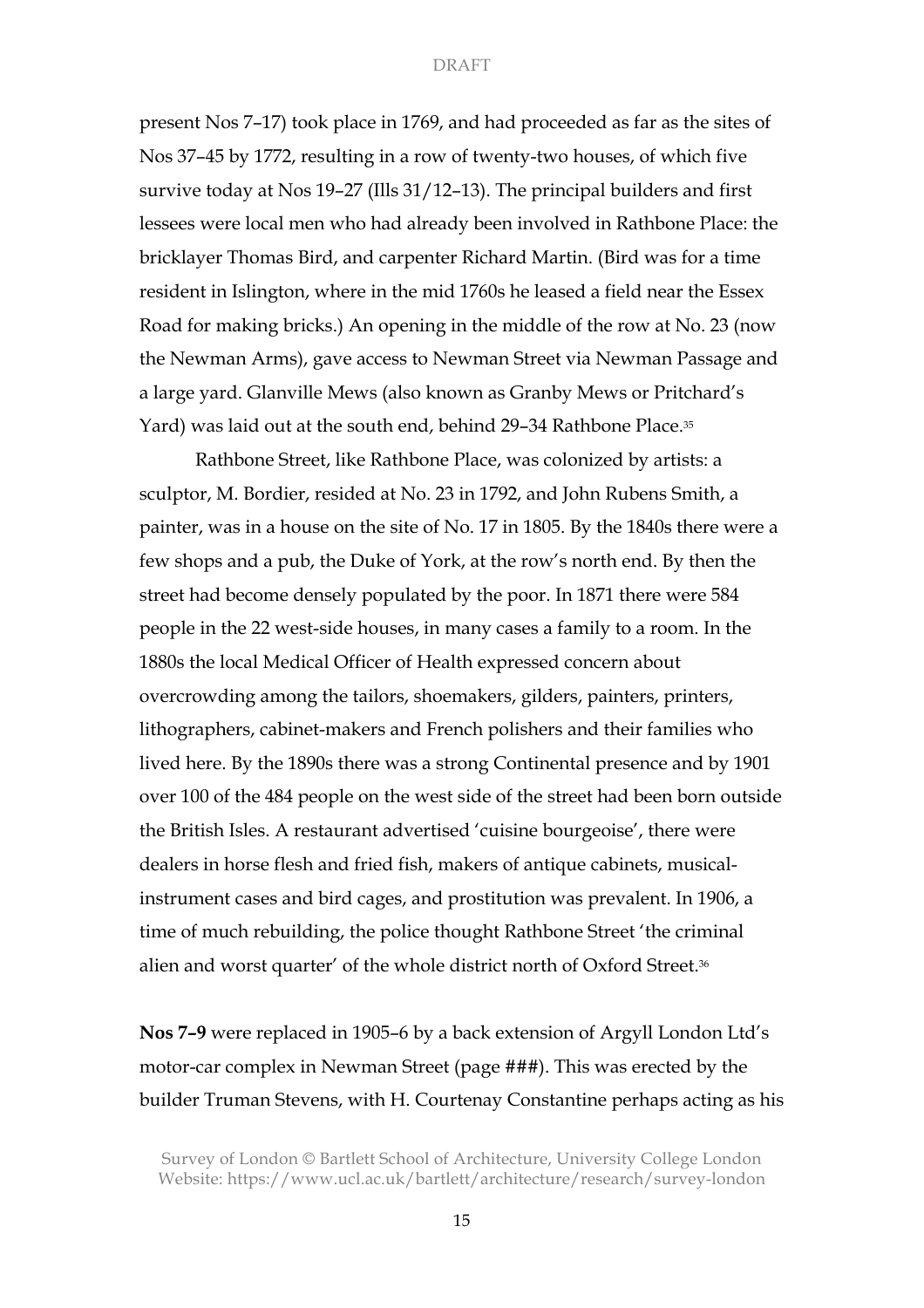architect. It included a two-storey repair and maintenance garage on the west side of Glanville Mews, backing on to Newman Passage, with a flat roof for washing cars. The Rathbone Street building had a 'motor school' on its upper floor. Argylls folded and in 1910 Nos 7–9 (then known as Truman House) were separated from the showroom range to the west and taken by the Albion Motor Car Company as its London depot, serving until the 1920s as offices, showrooms and a repair garage for vehicles made in Scotland. War-damage rebuilding in 1951 was overseen by the architect Harold W. Moore. The British National Bibliography Ltd was based here in the 1960s–80s.<sup>37</sup>

**No. 11** retains its late 1760s form, though not, it would appear, its fabric. There was for a long time a dairy here until La Bella Vista restaurant opened in the 1960s.38

**Nos 13–15**. Red-brick and stone-fronted open-floored showroom and workshops block of 1905–7, designed by E. Keynes Purchase and built by H. & E. Lea of Warwick Street. Of numerous short-term occupants in its early years, several but by no means all worked with textiles. From 1965 to 1984 the building was used as offices for several leading firms of architects and designers – Leonard Manasseh & Partners, Peter Moro & Partners, and Gordon Bowyer & Partners, all alongside Race Furniture and overflow space for Arup Associates.39

**No. 17** was built for the Metropolitan Police in 1907–9 as Rathbone House, a section house, with dormitory floors for 42 unmarried policemen. John Dixon Butler, the Police Architect and Surveyor, would have had overall responsibility for the design. After the Second World War it was converted for commercial use and its narrow windows were widened. They were enlarged again in 2006–8 during an extensive remodelling by C2 Architects for Urban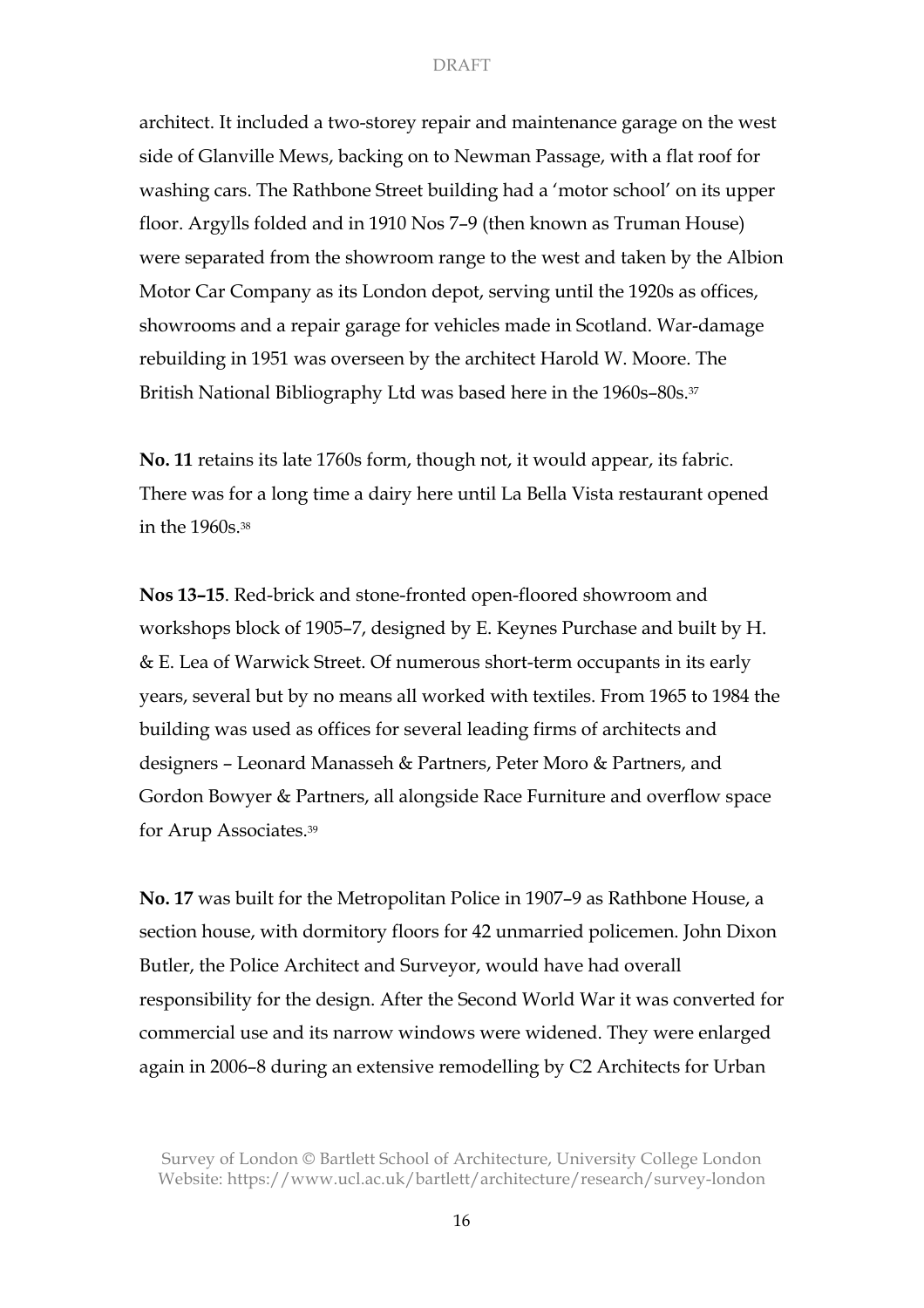Evolution Ltd, when the building reverted to largely residential use as Rathbone Lofts.40

**Nos 19–27**. Four-storey houses of 1768–71, more or less altered and rebuilt (Ill. 31/13). In 1768–70 Thomas Rawstorne passed on his lease of a large part of the Rathbone Street frontage, including this stretch, to Edmund Byron and William Boulton, both of Soho. The houses were probably built by the bricklayer Bird, with the help of Martin and other carpenters, such as John Holder, and mostly comprised 18ft two-bay fronts, with rear-staircase layouts and back-room corner fireplaces. No. 23 has a wider, 22ft front allowing for the passage underneath. It has been occupied as a public house (originally just a beerhouse), the Newman Arms, since about 1862.41

**Nos 29–35**. The Belgian motor manufacturer Minerva intended to build a fivestorey garage and showroom here in 1910–11, and cleared the site, but the project was abandoned and it was not until 1928–9 that the present building was erected for the Gas Light & Coke Co. Ltd. A tall, red-brick neo-Georgian block, designed by H. Austen Hall, it comprised offices and fitters' lockers on the main floors, with stores below and a staff social club above. In 1949 it passed to the North Thames Gas Board, and after that body's demise in the 1970s remained vacant until 1981, when it became the headquarters of the British Film Institute. More recent occupants include Gibson Guitars, whose London office here has since 2005 incorporated the Gibson Guitar Studio, a private performance space.42

**Nos 37–45**. The red-brick shops and flats here are in fact a back wing of the stone-fronted Lancaster Court, at 36–39 Newman Street, of 1910–11 (page ###), designed for James Gilbert by Metcalf & Greig & George Vernon, architects. T. H. Kingerlee & Sons were the builders.43

Survey of London © Bartlett School of Architecture, University College London Website: https://www.ucl.ac.uk/bartlett/architecture/research/survey-london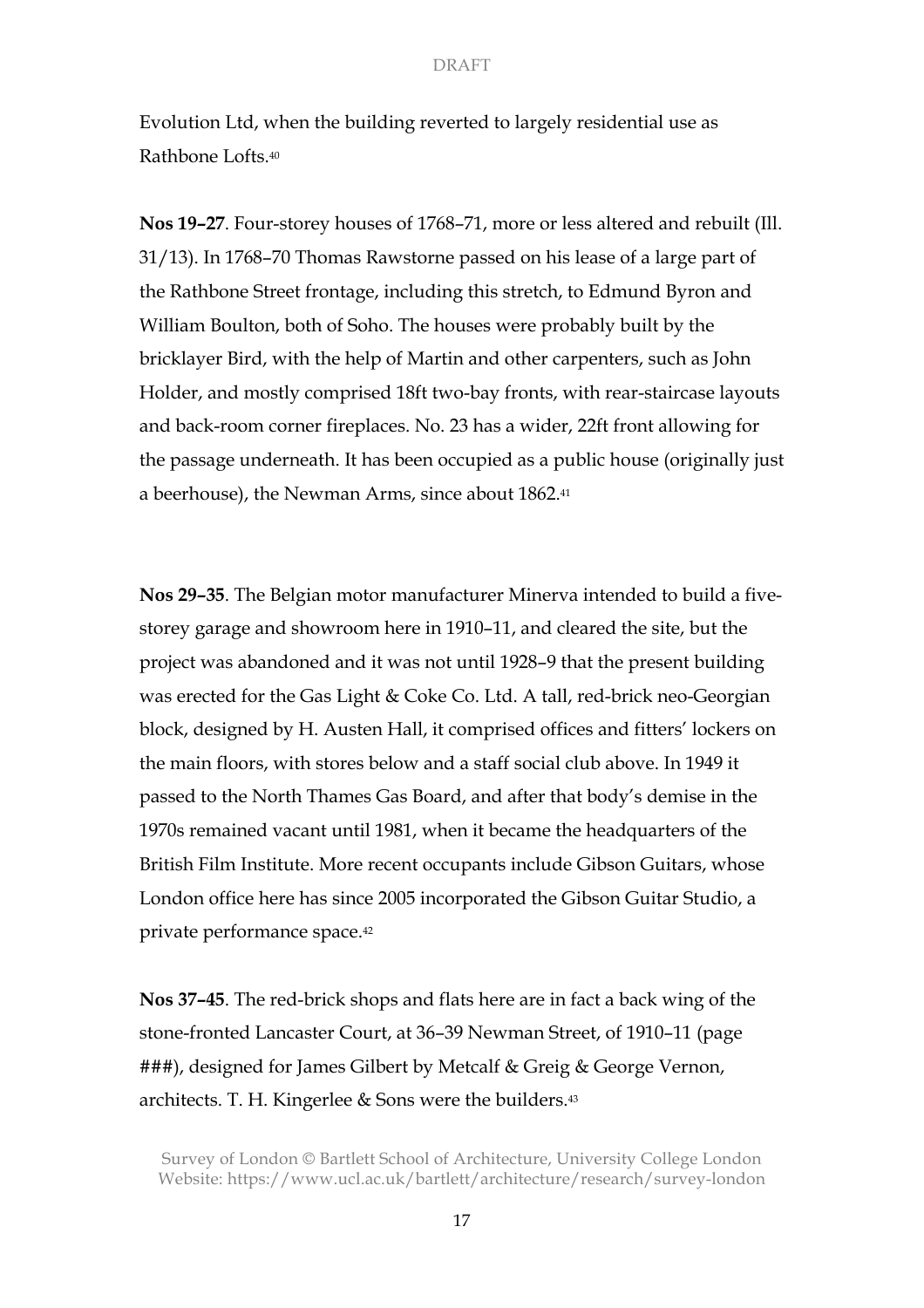# Hanway Street and Hanway Place

The narrow byway that is Hanway Street, off which Hanway Place loops even more obscurely, is a vestige of irregular development unique in Marylebone. When the engineer Major John Hanway, who was used to overseeing building projects, began leasing plots for houses here, they lined a street running in an arc across his triangle of land so as to avoid existing yards to its north and south, and to connect with the two major roads to its east and south (now Tottenham Court Road and Oxford Street). In May 1718 Hanway granted a building lease for five houses to William Thomas, a Soho bricklayer (and citizen clothworker); terms were for 60 years, plot widths generally of 15–16ft. Richard Townsend, the blacksmith who built 1–5 Rathbone Place, took on other houses in Hanway Street, including the Fountain Alehouse, facing Oxford Street (on the site of the present No. 50), and a large brick house into which Hanway himself appears to have moved; Townsend lived next door. The date 1721 was given on a cornerstone with the name of the new street. By 1723 the north side had five houses, at least one with a shop, and there were eight on the south side, four or more of them built by Anthony Braithwaite, a Soho carpenter-joiner, others by Thomas. Joseph Bond, a St Giles carpenter, built five more in the mid 1720s, and others soon followed in what were sometimes also called Hanway Rents or Yard. Some small sense of what Hanway Street's first development was like may still be gained from the surviving No. 40.44 In 1726 John Petty, a Soho joiner, took stables and a carpenter's yard to the north and began laying out two small courts: Petty's Court (running east–west) and John's Court (north–south); these are now Hanway Place. Their frontages were by 1738 gradually built up with eighteen small brick houses, Petty working with William Grant and Samuel Cotterell, two Soho carpenter-joiners, among others. Many early occupants were identified as poor in the ratebooks.45

Survey of London © Bartlett School of Architecture, University College London Website: https://www.ucl.ac.uk/bartlett/architecture/research/survey-london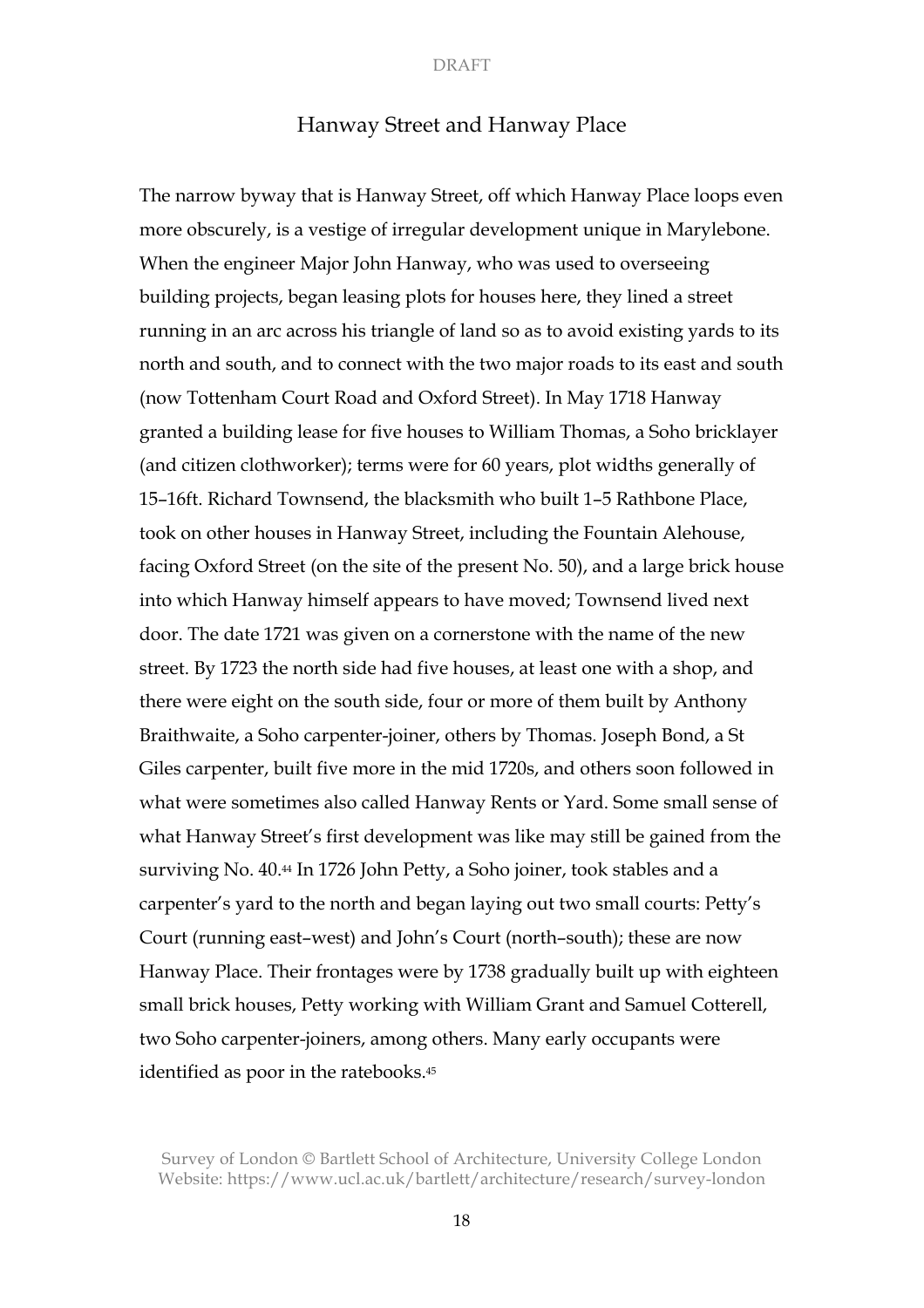As with Rathbone Place and Street, occupancy of this enclave by the 1790s was mixed and commercial, with few addresses not housing either a shop or a tradesman. New leases were mostly for 31 years. Tenancies were often much shorter and the courts were said to be ruinous and occupied by the very poor 'of the worst description'.46 A bookshop on the street's south side, at its west end, run by Robert Clarkson in the 1780s and 90s, is likely to have been the premises taken by William Godwin in 1805 at a low point in his career. He traded here until 1807 with Thomas Hodgkins, a publisher, as the Juvenile Library, for the sale of children's books, including those written pseudonymously by Godwin (for example Edward Baldwin's *Fables, Ancient and Modern*) and the Lambs' *Tales from Shakespeare*.47

Another trader with premises on the south side of Hanway Street from 1805 was Edward Holmes Baldock (1777–1845), dealing firstly in china and glass, by the 1820s in antique furniture. He operated at the top of this trade, supplying royalty, designing and dealing in high-quality furniture. He gave up the front six feet of his property in 1841 to allow widening of the west end of Hanway Street, as attested by an inscribed stone (in situ to 2013). Numerous other antique dealers and restorers followed, prominent among whom was Joseph Handelaar, at Nos 10–12 in the 1890s. On the site of No. 42, near Oxford Street, Charles Gast had a 'muffin shop of some celebrity' from the 1820s, continued by his wife and son into the 1860s.<sup>48</sup>

Numerous stout bollards now line the approach to Hanway Place, which was widened in 1881–3, followed by the redevelopment of the buildings on its north side in 1882–4. The south side of Hanway Street was redeveloped shortly afterwards, in the early 1890s, for the back parts of Frascati's Oxford Street restaurant and the enlargement of the Oxford Music Hall, which was succeeded by a larger Lyons Corner House Restaurant from 1926. Small Italian-run refreshment rooms had arrived in Hanway Street by the 1920s and 30s. At No. 22 the Acapulco coffee bar opened in 1953, run by John and Tommy Milo, Greek-Cypriot twins and amateur wrestlers. Despite

Survey of London © Bartlett School of Architecture, University College London Website: https://www.ucl.ac.uk/bartlett/architecture/research/survey-london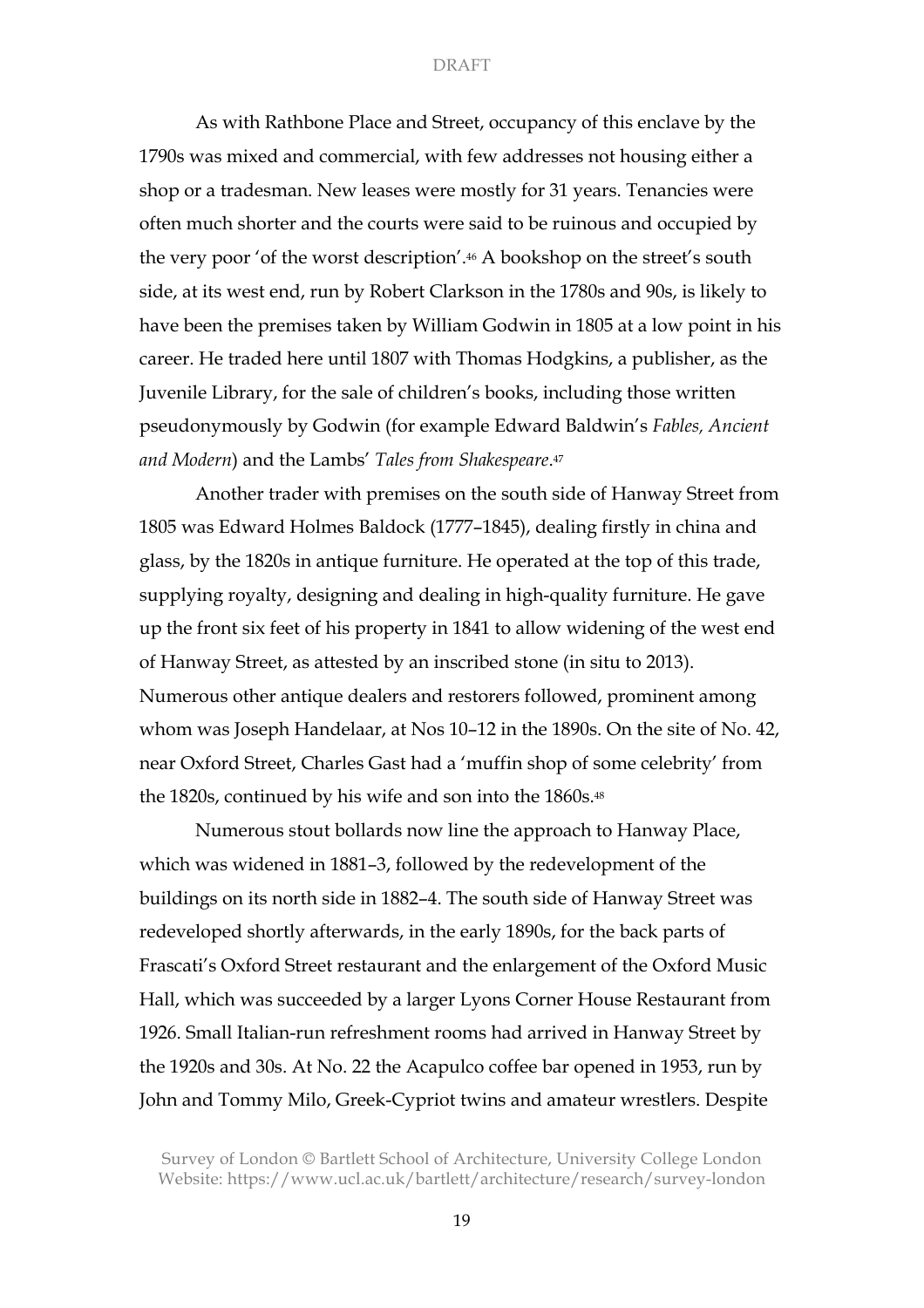its name, it was Spanish-themed – John Milo's wife was said to be Spanish. Thereafter the area's location and its mixed, cosmopolitan character brought a wave of often colourful or kitsch (and predominantly Spanish-themed) bars and restaurants, as well as coffee bars during their London boom in the 1950s and 60s, spilling over from their Soho heartland. At No. 32 the Dickens Chop House was succeeded around 1955 by the Chiquito club and espresso coffee bar (see Ill. 31/14). Its first proprietor, K. D. Emihea, was imprisoned for contempt of court. By 1957 it was licensed for just two guitar players and no dancing, the basement being a 'skiffle singing room'; it featured prominently (as a 'happening' place) in the Cliff Richard film *Expresso Bongo* (1959), and by 1960 was also a strip joint. From around 1953, No. 38 was Le Moulin Rouge; it later became the Andalucia Casa del Café, featuring a distinctive half-round window to the street. A local resident complained at the time of 'nuisances of various sorts ranging from simple urination to sexual intercourse in the doorways'.49 No. 42 had long been a wine merchant's (described in the 1890s as 'a cut above the public house'), and continued to import and serve Spanish wine and sherry into the 1950s. An Irish manager, William Bradley, persuaded the Milo twins to buy the premises in the 1960s and so begat Bradley's Spanish Bar, which remains one of the area's popular attractions (Ills 31/15–16). A 'Little Spain' character was further reinforced on Hanway Street's south side with the opening of the Costa Dorada bar and restaurant in the 1980s, which offered live flamenco dancing.50

The influential architect Cedric Price was among those who enjoyed the seedy glamour of Hanway Street, which he likened in 1973 to 'a film set of old London'.51 By the 1980s second-hand vinyl outlets had joined the Spanish bars and late-night clubs. Vinyl Experience painted the façade at No. 20 with characters from *Yellow Submarine* (removed in 2013). Casablanca Records, next door at No. 22, continued under its owner Tim Derbyshire as 'On The Beat' until its closure in 2014 (Ills 31/17–18). Another vinyl shop at No. 36 closed in 2013 to be replaced by a Vinyl Bar and nightclub in 2015. Though a

Survey of London © Bartlett School of Architecture, University College London Website: https://www.ucl.ac.uk/bartlett/architecture/research/survey-london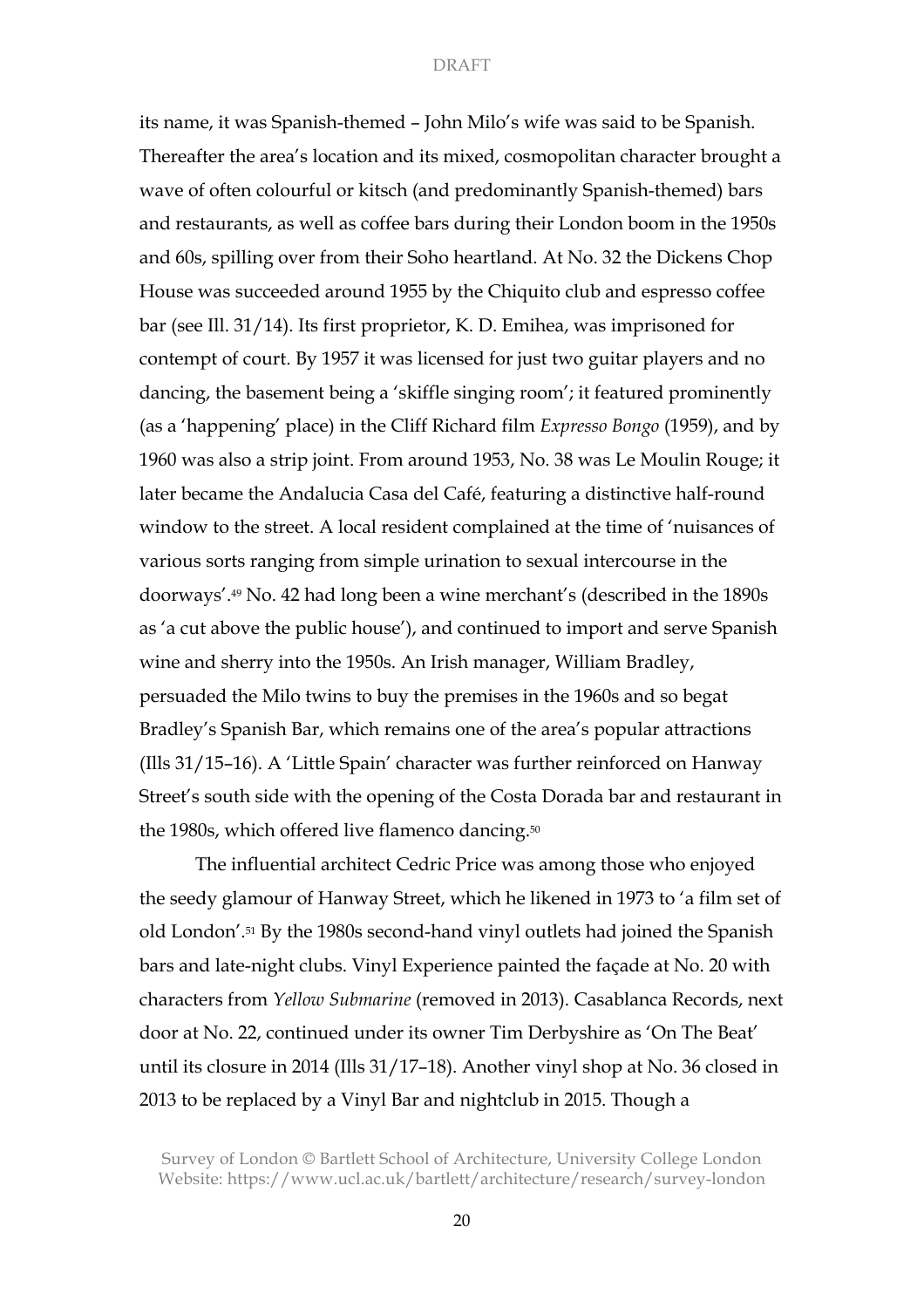Conservation Area since 1990, Hanway Street with its characterful bars, clubs, DJ supply shops, casting agencies and miscellany of commercial tenants, is liable to change with the acquisition of property there by large developers, and the wider local effects of the Crossrail (Elizabeth Line) scheme. At the time of writing (2016) much of the south side of the street was being rebuilt by developers Frogmore and Land Securities.52

Brief accounts of selected individual buildings follow.

**10–16 Hanway Street** (and 14 Hanway Place). Small houses, shops and a factory-warehouse of 1884–7, developed by Joseph Hill, managing director of the building firm Higgs & Hill. Parish-boundary marker plates of 1821 were reset into the façade.53

**18 Hanway Street**. Neo-Georgian building of 1925, replacing the King's Arms public house as stores for Frascati's, offering overflow space for their celebrated Oxford Street restaurant across the road to the south. The architects were Collcutt & Hamp.54

**20**–**22 Hanway Street**. Two-bay, three-storey buildings of *c.*1810 (see Ill. 31/17), of 15ft frontage, erected along with No. 24 (now demolished), probably for Thomas Fidkin and Simon Harrison, linen drapers. The buildings have two-room, rear-stair layouts and corner fireplaces to the rear. The upper parts at the front were rebuilt in 1881.55

**24–26 Hanway Street**. Factory of *c.*1958, first occupied by Laughton & Sons Ltd, powder-compact manufacturers, who remained here until the 1980s.<sup>56</sup>

**28–32 Hanway Street**. Developed in 1819–20 by William Watson, painter and glazier, with a showroom on the first floor of Nos 28–30. Watson William Harnett, an Irish-American still-life painter, lived at No. 32 in 1885. A garret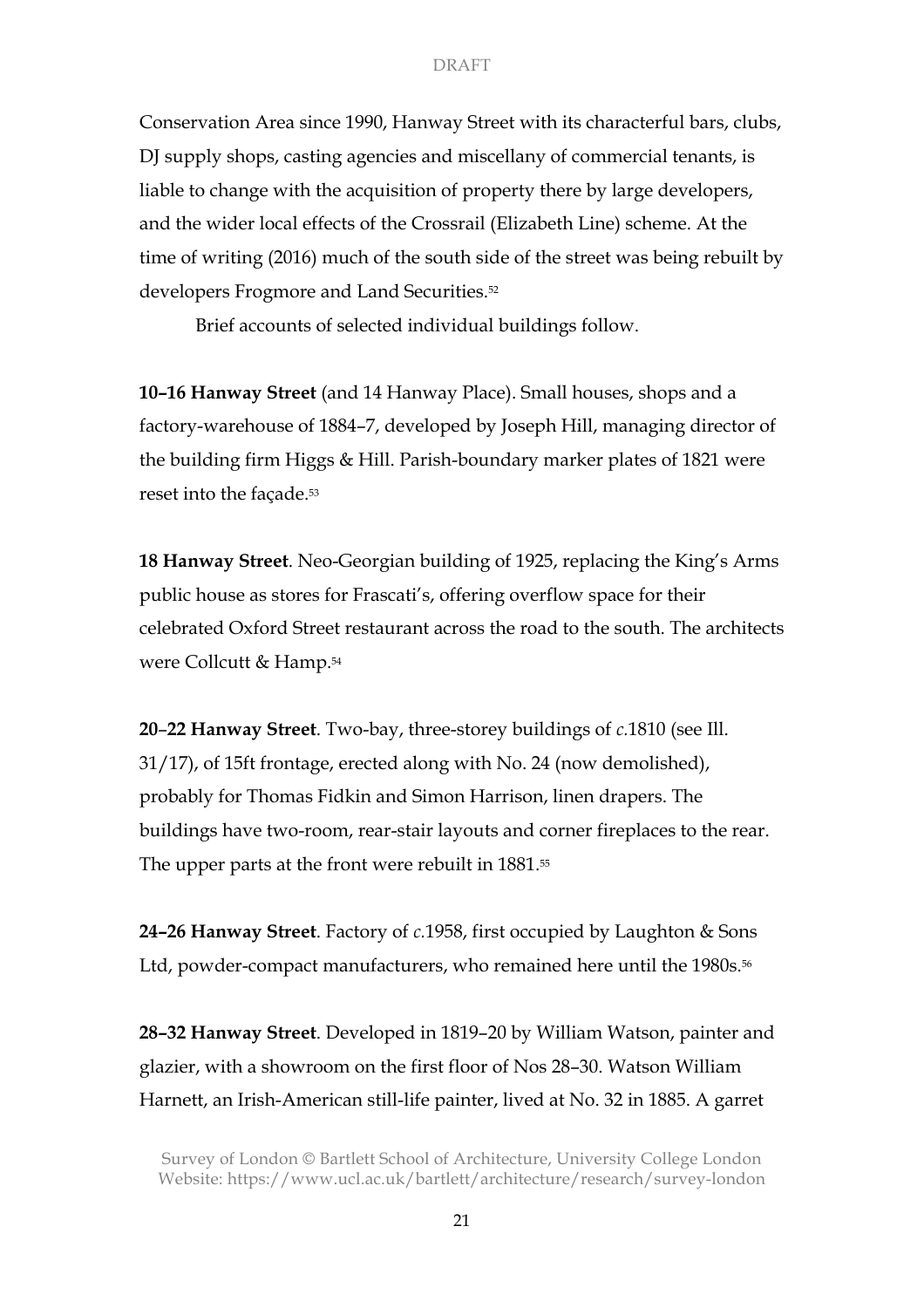there was replaced by a full storey in the 1970s, and that building is now a private house.57

**34–36 Hanway Street** (and 1 Hanway Place). Built for a jeweller, Miss Meileor Wells Burns, to designs by Lewis Solomon, architect; C. P. Roberts of Canonbury, builder.

**38 Hanway Street**. House and shop of 1875, built to designs by Alfred Skingle, architect, for the use of Mrs M. A. Parker, an ostrich-feather maker.<sup>58</sup>

**40 Hanway Street** appears to retain its outer walls of *c.*1730, with three windows squeezed into a 16ft front of three full storeys, all one room deep (Ills 31/19–20). Much of the interior, including the staircase, was remade in the nineteenth century.

**42–44 Hanway Street**. Built *c.*1870 for James Hutchison, wine merchant.59

**2–4 Hanway Place** . Flats and factory-warehouse of 1882–4. The clock and watchmakers E. Dent & Co. had a factory at No. 4 for several decades, and the Imperial Grenade Company was based at No. 2 from around 1890 to the 1910s, claiming to be only supplier of grenades to Sandringham and Marlborough House.<sup>60</sup>

**5–6 Hanway Place** (former Westminster Jews' Free School**).** This former school of 1882–3 has its origins in a Jewish congregation that in 1761 established London's Western (originally Westminster) Synagogue, one of England's first Ashkenazi synagogues, based in its early decades in Denmark Court off the Strand. From around 1811 Rabbi Solomon Graeditz began lessons for what by 1820 had become a school, at first in teachers' homes and soon called the Western Institution for Clothing and Educating Jewish Boys.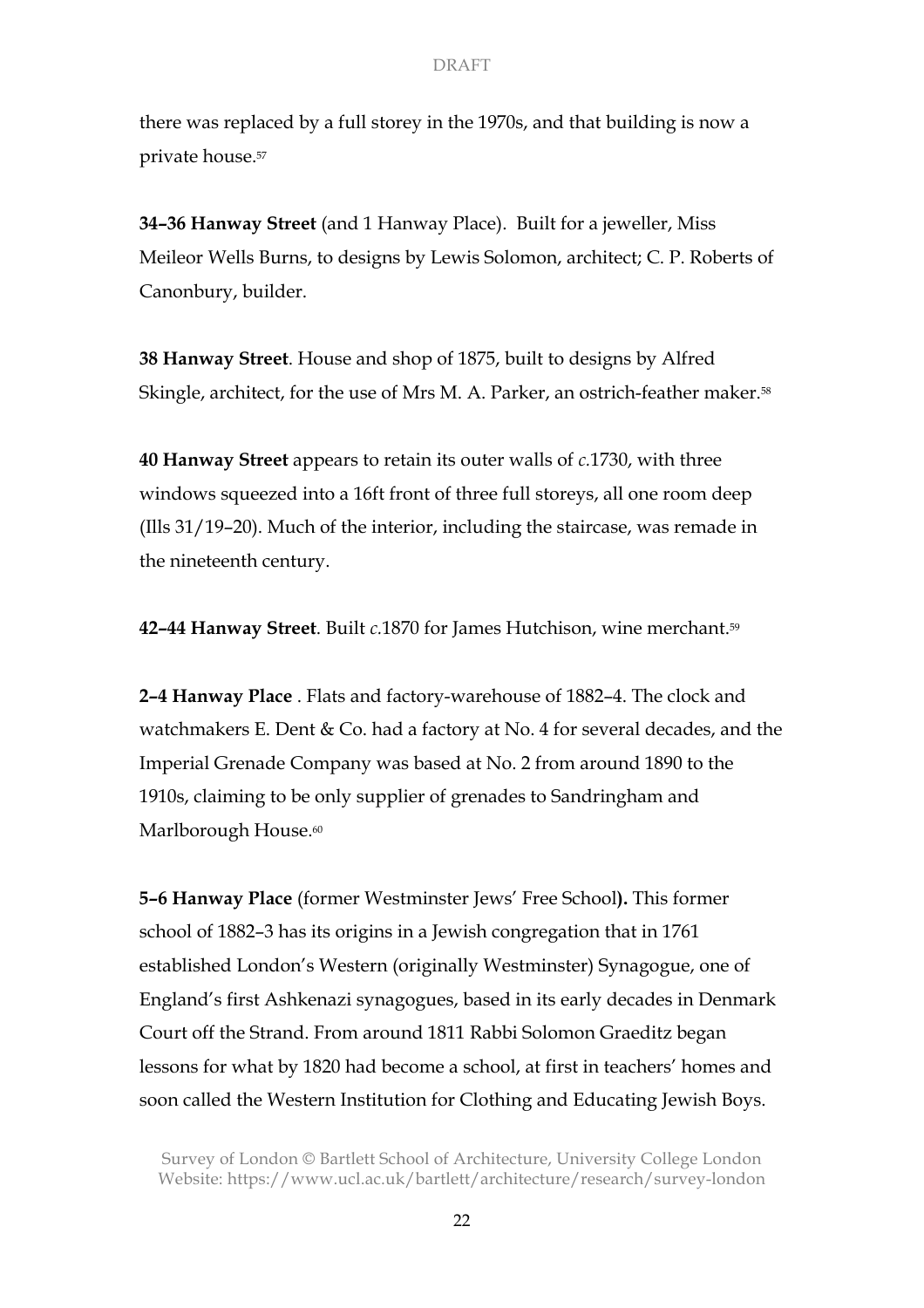From the 1840s the school had premises in adapted houses in Greek Street, Soho. Separate boys' and girls' foundations amalgamated at 60 Greek Street as the Westminster Jews' Free School in 1853. The decision to move to a purpose-built school was taken in 1881. Louis Davidson was appointed president of a building committee and funds were raised. Hyman Henry Collins, an architect who had undertaken a number of synagogues, stepped down from the committee to take on the job. At first a site in Rupert Street was intended, but Hanway Place soon surfaced as a better option. The Hanway Place Estate offered an 80-year lease of a site that held twelve tenements and a workshop, due to be cleared for road widening. Collins' first plans had to be simplified, losing features such as a belfry. The builders were Sabey & Sons.<sup>61</sup>

The school for 500 children fills its hemmed-in site, proclaiming itself with red terracotta and brick dressings, 'its gables high above a narrow lane for all the world like a medieval Gothic mansion in Central Europe, for the sensible purpose of lifting its classrooms into the light and tucking a covered playground underneath' (Ills  $31/21-22$ ).<sup>62</sup> Girls entered from the east, boys from the west, each with five classrooms on the identically laid out main storeys, boys above girls. The desks were densely arrayed close to the windows, and there were sliding partitions in the front range. Infants were squeezed into a gallery above one of the girls' back rooms. The headmistress's and headmaster's offices had bay windows to allow supervision of the playground. Staircases were made of W. H. Lascelles's patent concrete. A ground-level arcade opened on to the sunken playgrounds, which were railed 'so that the children may not be interfered with by persons from without'.63

The school was a success, with a 100 per cent examination pass rate in 1884, yet as late as 1910 it was distributing shoes to its poorer pupils. Expansion for a hall block to the west was contemplated in 1911, but the freeholders would not permit this. The roll declined in the 1920s and the school closed in 1939 on the outbreak of war. Its re-opening could not be

Survey of London © Bartlett School of Architecture, University College London Website: https://www.ucl.ac.uk/bartlett/architecture/research/survey-london